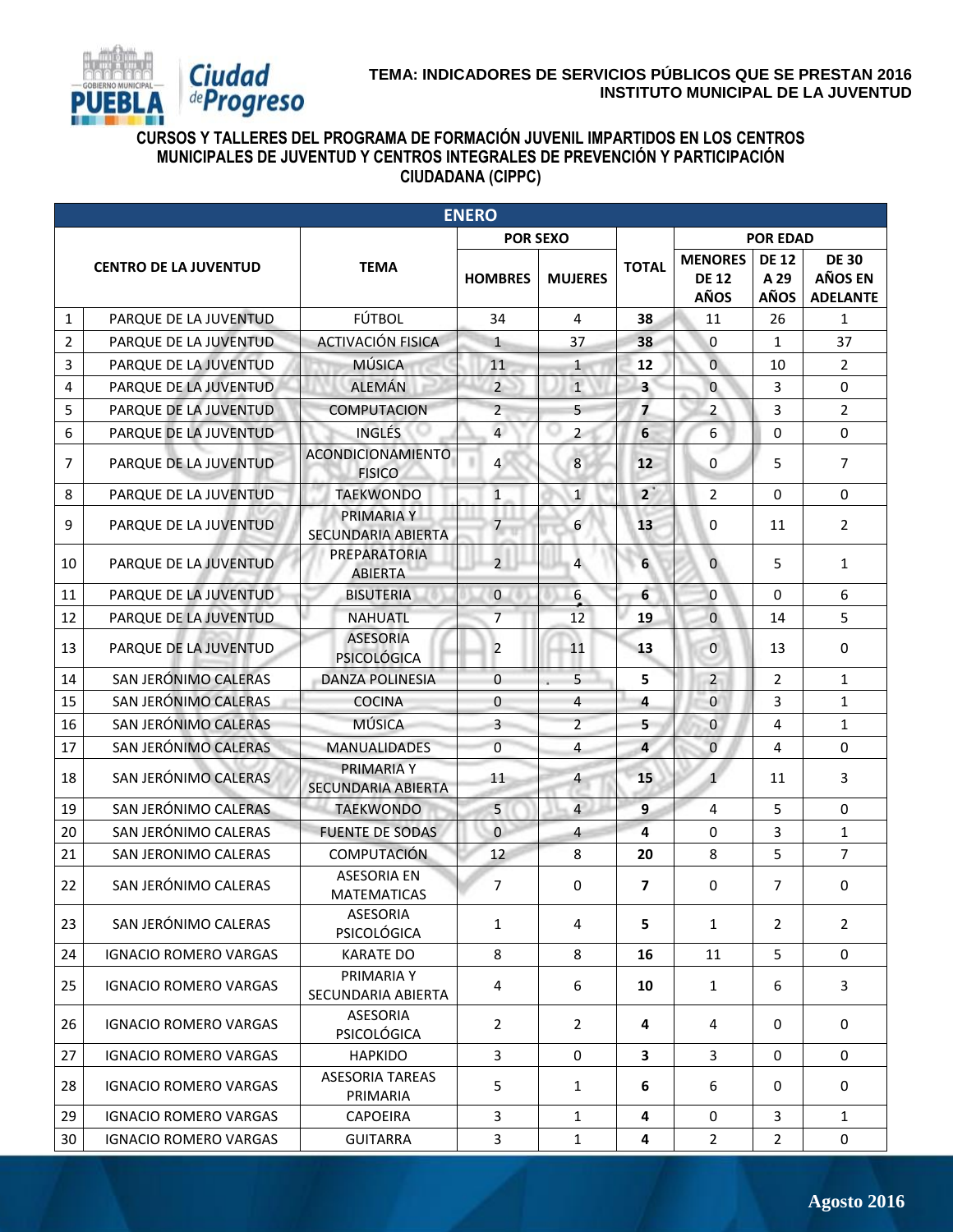| 31 | SANTA MARÍA XONACATEPEC                        | <b>COMPUTACIÓN</b>                       | 5                      | 5                    | 10                      | $\mathbf{1}$   | 8              | $\mathbf{1}$ |
|----|------------------------------------------------|------------------------------------------|------------------------|----------------------|-------------------------|----------------|----------------|--------------|
| 32 | SANTA MARÍA XONACATEPEC                        | ACTIVACIÓN FISICA                        | $\Omega$               | 10                   | 10                      | $\mathbf{1}$   | 5              | 4            |
| 33 | SANTA MARÍA XONACATEPEC                        | MÚSICA MEXICANA                          | $\overline{4}$         | 6                    | 10                      | $\overline{2}$ | $\overline{7}$ | $\mathbf{1}$ |
| 34 | SANTA MARÍA XONACATEPEC                        | <b>DANZA FOLCLORICA</b>                  | $\overline{4}$         | 13                   | 17                      | 5              | 12             | $\Omega$     |
| 35 | SANTA MARÍA XONACATEPEC                        | ALEMÁN                                   | $\mathbf{0}$           | $\overline{3}$       | $\overline{\mathbf{3}}$ | $\Omega$       | $\overline{3}$ | $\Omega$     |
| 36 | SANTA MARÍA XONACATEPEC                        | <b>ASESORIA</b><br>PSICOLÓGICA           | 3                      | $\overline{2}$       | 5                       | $\mathbf{1}$   | 4              | $\Omega$     |
| 37 | SANTA MARÍA XONACATEPEC                        | <b>INGLÉS</b>                            | $\mathbf{1}$           | 4                    | 5                       | $\mathbf{1}$   | 4              | $\mathbf 0$  |
| 38 | SANTA MARÍA XONACATEPEC                        | <b>TAEKWONDO</b>                         | 8                      | 8                    | 16                      | 8              | 8              | 0            |
| 39 | SANTA MARÍA XONACATEPEC                        | FÚTBOL                                   | 15                     | $\mathbf 0$          | 15                      | 5              | 10             | $\mathbf 0$  |
| 40 | SANTA MARÍA XONACATEPEC                        | <b>CLASES DE BAILE</b>                   | 5                      | 8                    | 13                      | $\overline{3}$ | 10             | $\mathbf 0$  |
| 41 | <b>LA LIBERTAD</b>                             | <b>INGLÉS</b>                            | 14                     | 16                   | 30                      | 17             | 13             | $\Omega$     |
| 42 | <b>LA LIBERTAD</b>                             | <b>TAEKWONDO</b>                         | 23                     | $\overline{9}$       | 32                      | 25             | $\overline{7}$ | $\mathbf 0$  |
| 43 | <b>LA LIBERTAD</b>                             | <b>BOX</b>                               | $\overline{2}$         | $\mathbf 0$          | $\overline{2}$          | $\overline{0}$ | $\overline{2}$ | 0            |
| 44 | <b>LA LIBERTAD</b>                             | <b>BISUTERIA</b>                         | $\overline{0}$         | $6 \overline{6}$     | 6                       | $\mathbf{1}$   | $\mathbf{1}$   | 4            |
| 45 | <b>LA LIBERTAD</b>                             | <b>ASESORIA</b><br><b>PSICOLÓGICA</b>    | $\overline{1}$         | $\overline{2}$       | 3.                      | $\overline{2}$ | $\mathbf{1}$   | $\Omega$     |
| 46 | <b>LA LIBERTAD</b>                             | <b>COMPUTACIÓN</b>                       | $\overline{3}$         | 5                    | 8                       | 4              | $\Omega$       | 4            |
| 47 | LA LIBERTAD                                    | <b>FUTBOL</b>                            | $\overline{9}$         | $\mathbf{0}$         | $\overline{9}$          | 5              | 4              | $\mathbf 0$  |
| 48 | LA LIBERTAD                                    | <b>ALEMÁN</b>                            | $\overline{3}$         | 9                    | 12                      | $\overline{3}$ | 9              | $\mathbf 0$  |
| 49 | <b>CMJ AZUMIATLA</b>                           | <b>PAPIROFLEXIA</b>                      | $\mathbf 0$            | $\overline{3}$       | 3                       | $\overline{2}$ | $\mathbf{1}$   | $\Omega$     |
| 50 | <b>CMJ AZUMIATLA</b>                           | <b>TAEKWONDO</b>                         | 12                     | $\ddot{\phantom{a}}$ | 16                      | 13             | 3              | $\Omega$     |
| 51 | <b>CMJ AZUMIATLA</b>                           | <b>INGLÉS</b>                            | $\overline{3}$         | $\overline{2}$       | 5                       | $\overline{3}$ | $\overline{2}$ | $\Omega$     |
| 52 | <b>CMJ AZUMIATLA</b>                           | PREPARATORIA<br><b>ABIERTA</b>           | $\mathbf{1}$           | $\overline{4}$       | $5 -$                   | $\mathbf{0}$   | $\overline{2}$ | 3            |
| 53 | <b>CIPPC SAN PABLO</b><br><b>XOCHIMEHUACAN</b> | MÚSICA                                   | $\overline{7}$         | 8                    | 15                      | $\overline{0}$ | 0              | 0            |
| 54 | <b>CIPPC BOSQUES DE SAN</b><br>SEBASTIAN       | <b>MÚSICA</b>                            | 13                     | 6                    | 19                      | $\overline{0}$ | $\Omega$       | $\Omega$     |
| 55 | <b>CIPPC AGUA SANTA</b>                        | <b>INGLÉS</b>                            | $\overline{4}$         | 11                   | 15                      | $\overline{0}$ | $\Omega$       | $\mathbf 0$  |
| 56 | <b>CIPPC LA GUADALUPANA</b>                    | INGLÉS B-1                               | $\mathbf{1}$           | $\overline{4}$       | 5                       | $\overline{0}$ | $\Omega$       | $\Omega$     |
| 57 | <b>MANEJA RESPONSABLE</b>                      | <b>JORNADA CIUDADANA</b><br>(LOMA BELLA) | 17                     | 29                   | 46                      | 0              | 11             | 35           |
|    | <b>TOTAL TALLERES</b>                          | 57                                       | <b>TOTAL INSCRITOS</b> |                      | 635                     |                |                |              |

*Ciudad*<br>*<i>deProgreso* 

PUE

|                              | <b>FEBRERO</b>        |                    |                |                 |              |                |                                                                               |                 |  |
|------------------------------|-----------------------|--------------------|----------------|-----------------|--------------|----------------|-------------------------------------------------------------------------------|-----------------|--|
|                              |                       |                    |                | <b>POR SEXO</b> |              |                |                                                                               |                 |  |
| <b>CENTRO DE LA JUVENTUD</b> |                       | <b>TEMA</b>        |                |                 | <b>TOTAL</b> | <b>MENORES</b> | <b>DE 12</b>                                                                  | <b>DE 30</b>    |  |
|                              |                       |                    | <b>HOMBRES</b> | <b>MUJERES</b>  |              | <b>DE 12</b>   | <b>POR EDAD</b><br>A 29<br><b>AÑOS</b><br>27<br>2<br>14<br>6<br>4<br>$\Omega$ | AÑOS EN         |  |
|                              |                       |                    |                |                 |              | <b>AÑOS</b>    |                                                                               | <b>ADELANTE</b> |  |
|                              | PARQUE DE LA JUVENTUD | FÚTBOL             | 33             | 5               | 38           | 10             |                                                                               |                 |  |
| 2                            | PARQUE DE LA JUVENTUD | ACTIVACIÓN FISICA  |                | 37              | 38           | 0              |                                                                               | 36              |  |
| 3                            | PARQUE DE LA JUVENTUD | MÚSICA             | 16             | 3               | 19           | 3              |                                                                               |                 |  |
| 4                            | PARQUE DE LA JUVENTUD | ALEMÁN             | 4              | 3               |              | 0              |                                                                               |                 |  |
| 5.                           | PARQUE DE LA JUVENTUD | <b>COMPUTACION</b> | 4              | 8               | 12           | 4              |                                                                               |                 |  |
| 6                            | PARQUE DE LA JUVENTUD | INGLÉS NIÑOS       | 5.             | 8               | 13           | 13             |                                                                               | 0               |  |
|                              | PARQUE DE LA JUVENTUD | INGLÉS ADOLECENTES | 11             | 3               | 14           | 0              | 12                                                                            |                 |  |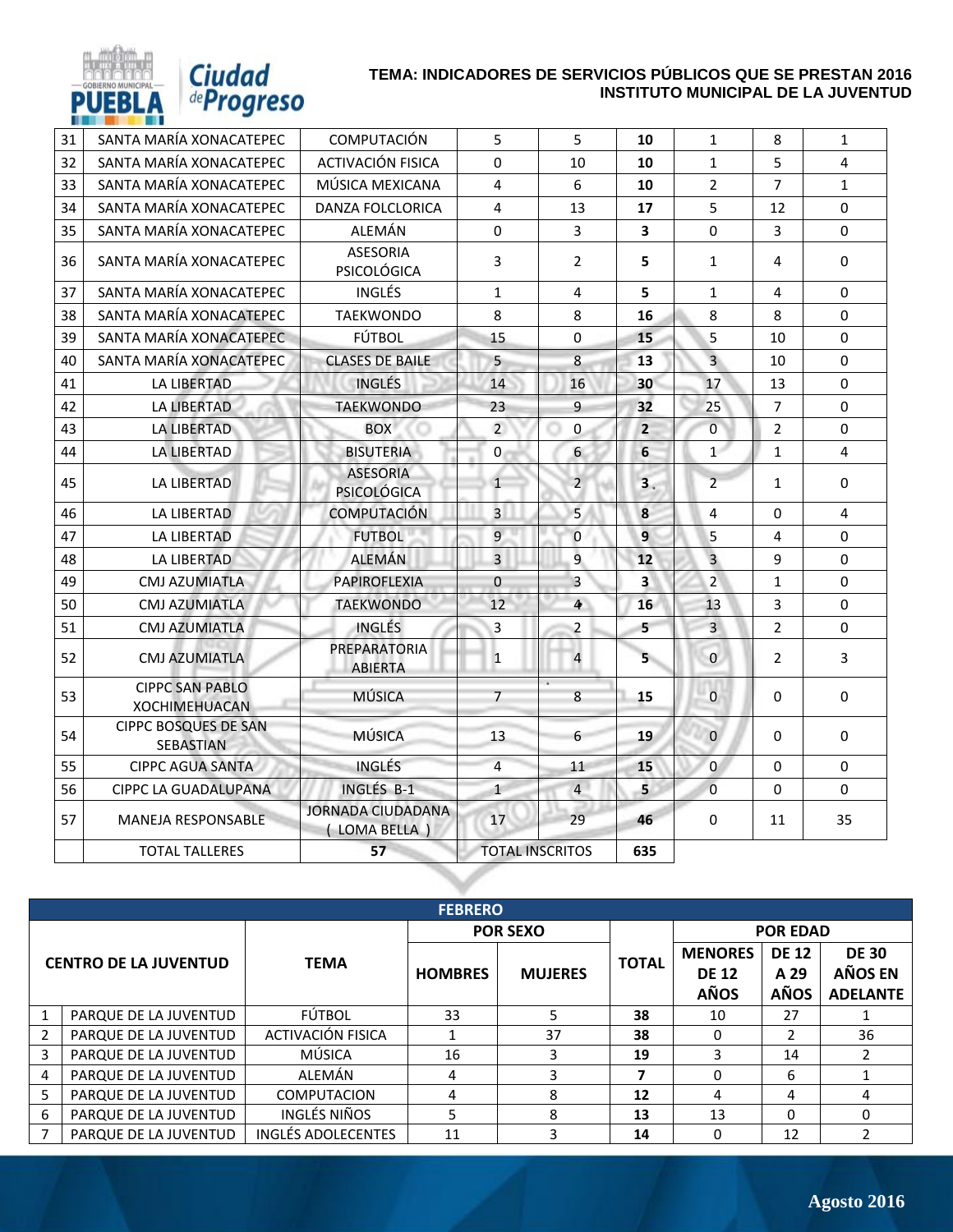

# *Ciudad*<br>*<i>deProgreso*

| 8  | PARQUE DE LA JUVENTUD                  | <b>ACONDICIONAMIENTO</b><br><b>FISICO</b> | $\overline{2}$          | 9              | 11                      | $\mathbf 0$    | 5              | 6              |
|----|----------------------------------------|-------------------------------------------|-------------------------|----------------|-------------------------|----------------|----------------|----------------|
| 9  | PARQUE DE LA JUVENTUD                  | <b>TAEKWONDO</b>                          | $\overline{3}$          | $\mathbf{1}$   | $\overline{\mathbf{4}}$ | 4              | $\Omega$       | 0              |
| 10 | PARQUE DE LA JUVENTUD                  | PRIMARIA Y<br>SECUNDARIA ABIERTA          | $\overline{7}$          | 6              | 13                      | $\mathbf 0$    | 11             | $\overline{2}$ |
| 11 | PARQUE DE LA JUVENTUD                  | PREPARATORIA<br>ABIERTA                   | $\overline{2}$          | 5              | $\overline{7}$          | $\mathbf 0$    | 6              | $\mathbf{1}$   |
| 12 | PARQUE DE LA JUVENTUD                  | <b>BISUTERIA</b>                          | 0                       | 14             | 14                      | $\mathbf{1}$   | 3              | 10             |
| 13 | PARQUE DE LA JUVENTUD                  | NAHÚATL                                   | 10                      | 16             | 26                      | $\mathbf 0$    | 18             | 8              |
| 14 | PARQUE DE LA JUVENTUD                  | SERIGRAFÍA                                | 21                      | 17             | 38                      | $\mathbf 0$    | 37             | $\mathbf{1}$   |
| 15 | PARQUE DE LA JUVENTUD                  | <b>ASESORIA</b><br><b>PSICOLÓGICA</b>     | $\overline{4}$          | 15             | 19                      | $\overline{2}$ | 17             | $\mathbf 0$    |
| 16 | SAN JERÓNIMO CALERAS                   | <b>DANZA POLINESIA</b>                    | $\overline{0}$          | 5              | 5                       | $\overline{2}$ | $\overline{2}$ | $\mathbf{1}$   |
| 17 | SAN JERÓNIMO CALERAS                   | <b>COCINA</b>                             | $\overline{0}$          | $\overline{4}$ | $\overline{a}$          | $\bf{0}$       | 3              | $\mathbf{1}$   |
| 18 | SAN JERÓNIMO CALERAS                   | <b>MÚSICA</b>                             | $\overline{3}$          | $\overline{2}$ | 5                       | $\mathbf 0$    | 4              | $\mathbf{1}$   |
| 19 | SAN JERÓNIMO CALERAS                   | PRIMARIA Y<br>SECUNDARIA ABIERTA          | 12                      | $\overline{4}$ | 16                      | 1              | 12             | 3              |
| 20 | SAN JERÓNIMO CALERAS                   | <b>TAEKWONDO</b>                          | 8                       | 11             | 19                      | 8              | 11             | 0              |
| 21 | SAN JERÓNIMO CALERAS                   | <b>FUENTE DE SODAS</b>                    | $\mathbf{1}$            | $\overline{4}$ | 5 <sup>o</sup>          | $\mathbf 0$    | 4              | $\mathbf{1}$   |
| 22 | SAN JERONIMO CALERAS                   | <b>COMPUTACIÓN</b>                        | 10                      | 10             | 20                      | 8              | 4              | 8              |
| 23 | SAN JERÓNIMO CALERAS                   | <b>ASESORIA EN</b><br><b>MATEMATICAS</b>  | 9                       | $\overline{0}$ | 9                       | $\mathbf 0$    | 9              | 0              |
| 24 | SAN JERÓNIMO CALERAS                   | <b>ASESORIA</b><br><b>PSICOLÓGICA</b>     | 4                       | $\overline{4}$ | 8                       | $\overline{2}$ | 3              | 3              |
| 25 | <b>IGNACIO ROMERO</b><br><b>VARGAS</b> | <b>KARATE DO</b>                          | 9                       | ٠<br>8         | 17                      | 12             | 5              | 0              |
| 26 | <b>IGNACIO ROMERO</b><br><b>VARGAS</b> | PRIMARIA Y<br>SECUNDARIA ABIERTA          | $\overline{\mathbf{3}}$ | 13             | 16                      | $\mathbf{0}$   | 9              | $\overline{7}$ |
| 27 | <b>IGNACIO ROMERO</b><br><b>VARGAS</b> | <b>ASESORIA</b><br><b>PSICOLÓGICA</b>     | $\overline{2}$          | $\overline{4}$ | 6                       | $\overline{3}$ | 3              | $\mathbf 0$    |
| 28 | <b>IGNACIO ROMERO</b><br><b>VARGAS</b> | <b>HAPKIDO</b>                            | $\overline{7}$          | $\overline{2}$ | 9 <sup>°</sup>          | $\overline{9}$ | $\mathbf{0}$   | $\mathbf 0$    |
| 29 | <b>IGNACIO ROMERO</b><br>VARGAS        | <b>ASESORIA TAREAS</b><br>PRIMARIA        | $\overline{1}$          | $\overline{2}$ | $\overline{\mathbf{3}}$ | $\overline{3}$ | $\mathbf 0$    | $\mathbf 0$    |
| 30 | <b>IGNACIO ROMERO</b><br>VARGAS        | <b>CAPOEIRA</b>                           | $\overline{4}$          | $\mathbf{1}$   | 5                       | 0              | 4              | $\mathbf{1}$   |
| 31 | <b>IGNACIO ROMERO</b><br>VARGAS        | ALEMÁN                                    | $\overline{\mathbf{3}}$ | $\overline{4}$ | $\overline{\mathbf{z}}$ | $\mathbf 0$    | $\overline{7}$ | $\mathbf 0$    |
| 32 | <b>IGNACIO ROMERO</b><br>VARGAS        | <b>GUITARRA</b>                           | 5 <sub>1</sub>          | 3              | 8                       | $\mathbf{1}$   | 6              | $\mathbf{1}$   |
| 33 | SANTA MARÍA<br><b>XONACATEPEC</b>      | COMPUTACIÓN                               | 9                       | 6              | 15                      | 3              | 10             | $\overline{2}$ |
| 34 | SANTA MARÍA<br><b>XONACATEPEC</b>      | ACTIVACIÓN FISICA                         | 0                       | 10             | 10                      | $\mathbf{1}$   | 5              | $\mathbf 0$    |
| 35 | SANTA MARÍA<br><b>XONACATEPEC</b>      | MÚSICA MEXICANA                           | 5                       | 6              | 11                      | $\overline{2}$ | 8              | $\mathbf{1}$   |
| 36 | SANTA MARÍA<br><b>XONACATEPEC</b>      | DANZA FOLCLORICA                          | 4                       | 13             | 17                      | 5              | 12             | 0              |
| 37 | SANTA MARÍA<br><b>XONACATEPEC</b>      | ALEMÁN                                    | 0                       | 3              | 3                       | $\mathbf 0$    | 3              | 0              |
| 38 | SANTA MARÍA<br><b>XONACATEPEC</b>      | <b>ASESORIA</b><br>PSICOLÓGICA            | $\overline{7}$          | $\overline{2}$ | 9                       | $\overline{2}$ | $\overline{7}$ | 0              |
| 39 | <u>SANTA MARÍA</u>                     | <b>INGLÉS</b>                             | $\overline{4}$          | $\overline{4}$ | 8                       | $\mathbf{1}$   | $\overline{7}$ | $\overline{0}$ |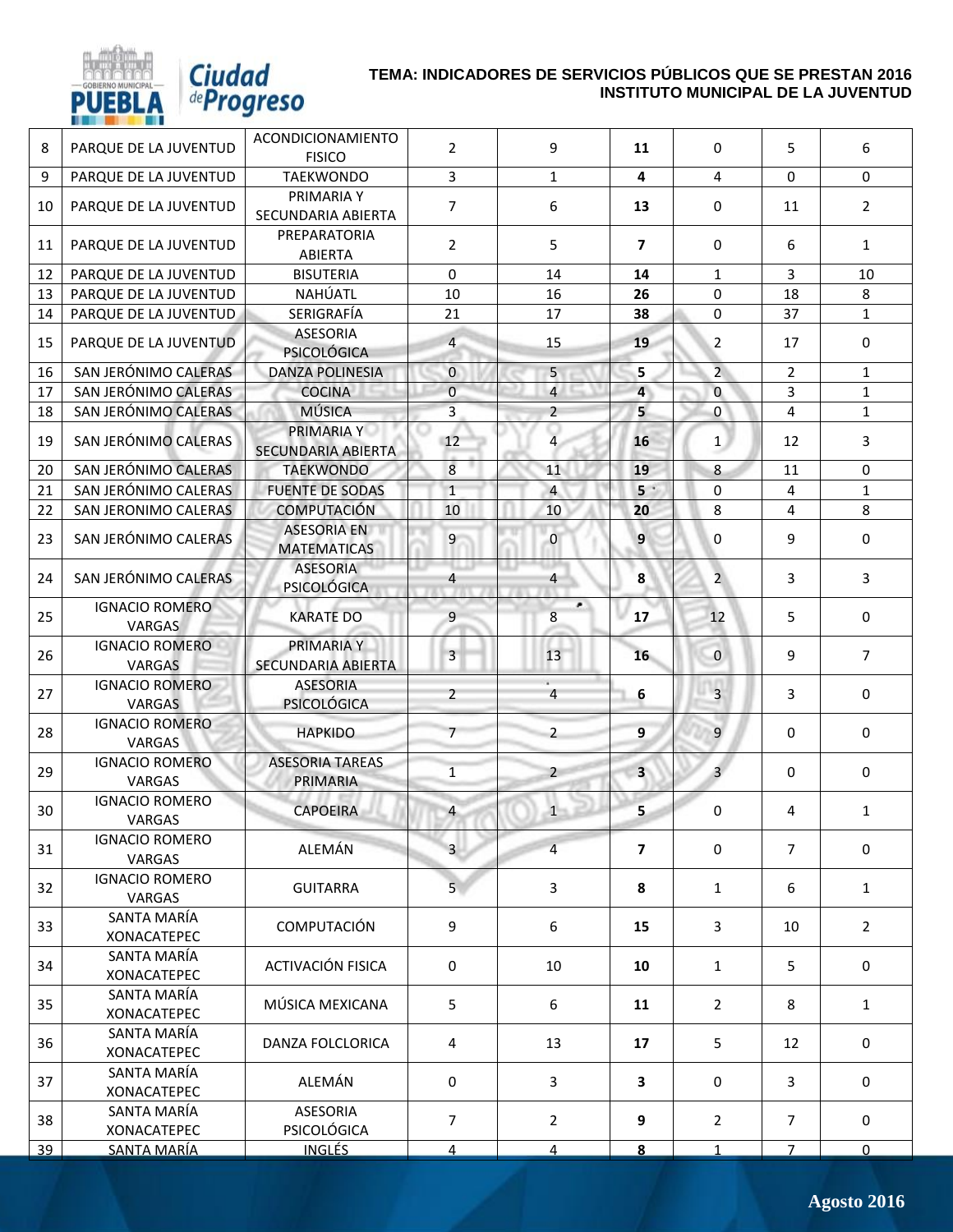

PU

|    | <b>XONACATEPEC</b>                             |                                                            |                |                                  |                         |                |                |                |
|----|------------------------------------------------|------------------------------------------------------------|----------------|----------------------------------|-------------------------|----------------|----------------|----------------|
| 40 | SANTA MARÍA                                    | <b>TAEKWONDO</b>                                           | 8              | 8                                | 16                      | 8              | 8              | 0              |
|    | <b>XONACATEPEC</b>                             |                                                            |                |                                  |                         |                |                |                |
| 41 | SANTA MARÍA                                    | FÚTBOL                                                     | 20             | 0                                | 20                      | $\overline{7}$ | 13             | 0              |
|    | XONACATEPEC                                    |                                                            |                |                                  |                         |                |                |                |
| 42 | SANTA MARÍA                                    | <b>CLASES DE BAILE</b>                                     | 5              | 10                               | 15                      | 3              | 11             | $\mathbf{1}$   |
| 43 | <b>XONACATEPEC</b><br>LA LIBERTAD              | <b>INGLÉS</b>                                              | 16             | 17                               | 33                      | 20             | 13             | 0              |
| 44 | LA LIBERTAD                                    | <b>TAEKWONDO</b>                                           | 34             | 13                               | 47                      | 34             | 13             | $\Omega$       |
| 45 | LA LIBERTAD                                    | <b>BOX</b>                                                 | 11             | $\overline{2}$                   | 13                      | 8              | 4              | $\mathbf{1}$   |
| 46 | LA LIBERTAD                                    | <b>BISUTERIA</b>                                           | $\mathbf{0}$   | 16                               | 16                      | $\overline{2}$ | $\overline{2}$ | 12             |
|    |                                                | <b>ASESORIA</b>                                            |                |                                  |                         |                |                |                |
| 47 | <b>LA LIBERTAD</b>                             | <b>PSICOLÓGICA</b>                                         | $\mathbf{1}$   | $\overline{2}$                   | $\overline{\mathbf{3}}$ | $\overline{2}$ | $\mathbf{1}$   | $\Omega$       |
| 48 | LA LIBERTAD                                    | <b>COMPUTACIÓN</b>                                         | 6              | 9                                | 15                      | 8              | 1              | 6              |
| 49 | LA LIBERTAD                                    | <b>FUTBOL</b>                                              | 13             | $\overline{0}$                   | 13                      | $\overline{9}$ | $\overline{4}$ | $\Omega$       |
| 50 | LA LIBERTAD                                    | <b>HUERTO URBANO</b>                                       | $\overline{3}$ | 16                               | 19                      | $\overline{0}$ | $\overline{2}$ | 17             |
| 51 | <b>CMJ AZUMIATLA</b>                           | <b>PAPIROFLEXIA</b>                                        | $\overline{2}$ | $\overline{7}$                   | 9                       | 5 <sup>1</sup> | $\overline{4}$ | 0              |
| 52 | <b>CMJ AZUMIATLA</b>                           | <b>TAEKWONDO</b>                                           | 17             | $\overline{4}$                   | 21                      | 15             | 6              | 0              |
| 53 | <b>CMJ AZUMIATLA</b>                           | <b>INGLÉS</b>                                              | 6              | $\overline{7}$                   | 13 <sup>1</sup>         | 9              | 3              | $\mathbf{1}$   |
| 54 | CMJ AZUMIATLA                                  | PREPARATORIA<br><b>ABIERTA</b>                             | $\mathbf{1}$   | 4                                | 5                       | 0              | 3              | $\overline{2}$ |
| 55 | CMJ AZUMIATLA                                  | <b>ASESORIA EN TAREAS</b>                                  | $\overline{4}$ | $\overline{2}$                   | $6\phantom{a}$          | 6              | $\mathbf 0$    | 0              |
| 56 | CMJ AZUMIATLA                                  | <b>COMPUTACIÓN</b>                                         | $\overline{4}$ | 11                               | 15                      | 12             | 3              | $\Omega$       |
| 57 | <b>CMJ AZUMIATLA</b>                           | NAHÚATL                                                    | $\overline{3}$ | 5                                | 8                       | $\overline{4}$ | $\overline{4}$ | 0              |
| 58 | CMJ AZUMIATLA                                  | <b>HORTALIZAS</b>                                          | 25             | ٠<br>21                          | 46                      | $\mathbf{0}$   | 46             | 0              |
| 59 | <b>CIPPC SAN PABLO</b><br><b>XOCHIMEHUACAN</b> | <b>MÚSICA</b>                                              | 8              | 9                                | 17                      | $\mathbf{0}$   | 0              | 0              |
| 60 | <b>CIPPC BOSQUES DE SAN</b><br>SEBASTIAN       | <b>MÚSICA</b>                                              | 14             | $6 \overline{6}$                 | 20                      | $\mathbf 0$    | 0              | $\mathbf 0$    |
| 61 | <b>CIPPC AGUA SANTA</b>                        | <b>INGLÉS</b>                                              | 8              | 22                               | 30                      | $\mathbf{0}$   | $\mathbf 0$    | $\Omega$       |
| 62 | <b>MANEJA RESPONSABLE</b>                      | PARQUE DE LA<br><b>JUVENTUD</b>                            | 119            | 71                               | 190                     | $\overline{0}$ | 190            | 0              |
| 63 | <b>MANEJA RESPONSABLE</b>                      | <b>INSTITUTO</b><br><b>TECNOLOGICO DE</b><br><b>PUEBLA</b> | 158            | 57                               | 215                     | $\mathbf{0}$   | 5              | 210            |
|    | TOTAL TALLERES 63                              |                                                            |                | <b>TOTAL</b><br><b>INSCRITOS</b> | 1313                    |                |                |                |
|    |                                                |                                                            |                |                                  |                         |                |                |                |

|                              | <b>MARZO</b>          |                    |                |                 |              |                                               |                                     |                                                                                              |  |
|------------------------------|-----------------------|--------------------|----------------|-----------------|--------------|-----------------------------------------------|-------------------------------------|----------------------------------------------------------------------------------------------|--|
|                              |                       |                    |                | <b>POR SEXO</b> |              |                                               | <b>POR EDAD</b>                     | <b>DE 30</b><br>AÑOS EN<br><b>ADELANTE</b><br>26<br>36<br>$\mathcal{P}$<br>15<br>6<br>6<br>4 |  |
| <b>CENTRO DE LA JUVENTUD</b> |                       | <b>TEMA</b>        | <b>HOMBRES</b> | <b>MUJERES</b>  | <b>TOTAL</b> | <b>MENORES</b><br><b>DE 12</b><br><b>AÑOS</b> | <b>DE 12</b><br>A 29<br><b>AÑOS</b> |                                                                                              |  |
| 1                            | PARQUE DE LA JUVENTUD | FÚTBOL             | 30             |                 | 37           | 10                                            |                                     |                                                                                              |  |
| $\overline{2}$               | PARQUE DE LA JUVENTUD | ACTIVACIÓN FISICA  |                | 37              | 38           | 0                                             |                                     |                                                                                              |  |
| 3                            | PARQUE DE LA JUVENTUD | MÚSICA             | 16             | 4               | 20           |                                               |                                     |                                                                                              |  |
| 4                            | PARQUE DE LA JUVENTUD | ALEMÁN             | 4              |                 | ⇁            | 0                                             |                                     |                                                                                              |  |
| 5                            | PARQUE DE LA JUVENTUD | <b>COMPUTACION</b> | 5              | 6               | 11           |                                               |                                     |                                                                                              |  |
| 6                            | PARQUE DE LA JUVENTUD | INGLÉS NIÑOS       | 5              | 8               | 13           | 13                                            | $\Omega$                            |                                                                                              |  |
|                              | PARQUE DE LA JUVENTUD | INGLÉS ADOLECENTES | 11             |                 | 14           |                                               | 12                                  |                                                                                              |  |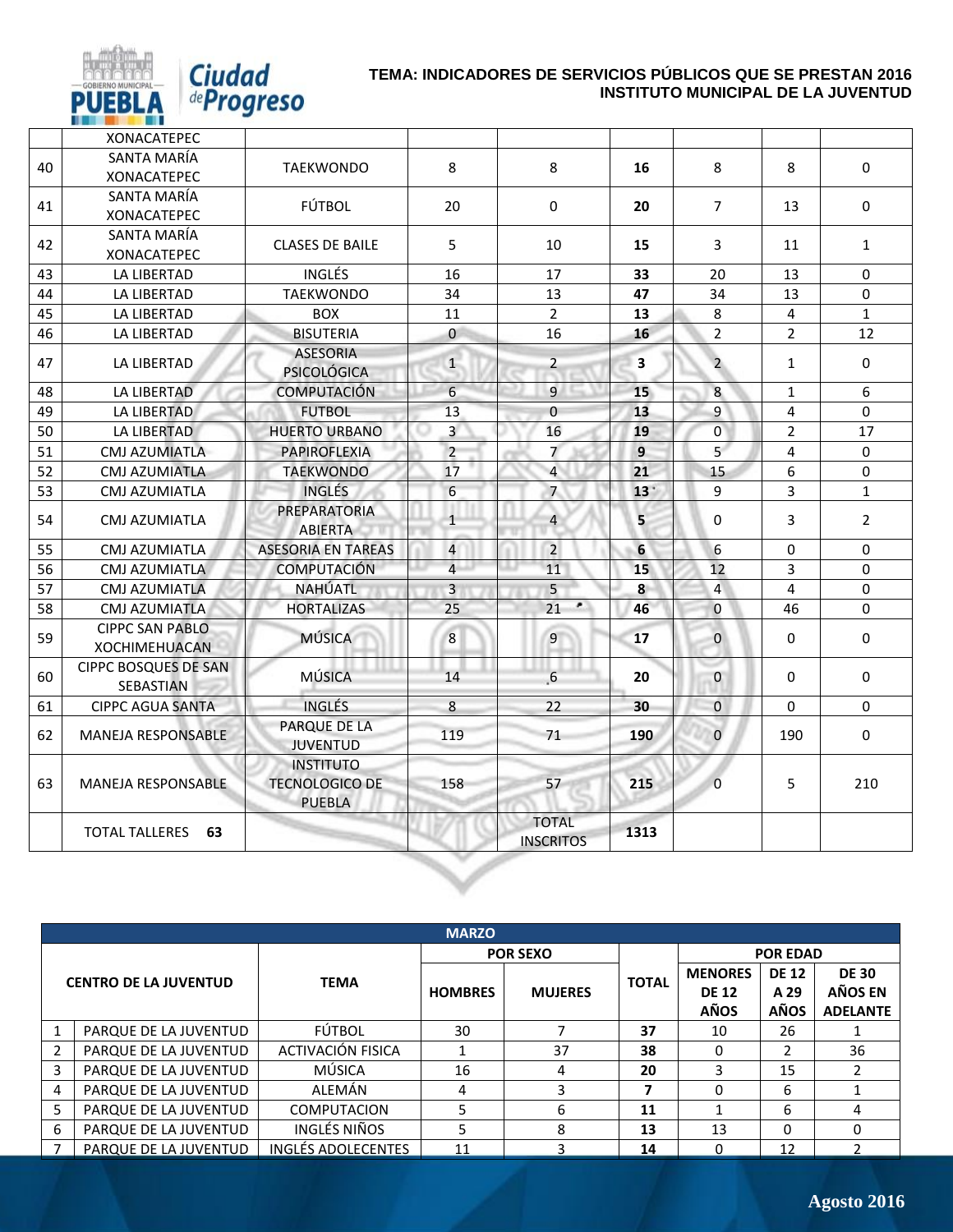

*Ciudad*<br>*<i>deProgreso* 

| 8  | PARQUE DE LA JUVENTUD                  | ACONDICIONAMIENTO<br><b>FISICO</b>       | 0               | 8                   | 8                       | 0               | $\mathbf{1}$   | $\overline{7}$ |
|----|----------------------------------------|------------------------------------------|-----------------|---------------------|-------------------------|-----------------|----------------|----------------|
| 9  | PARQUE DE LA JUVENTUD                  | <b>TAEKWONDO</b>                         | $\mathbf{3}$    | $\mathbf{1}$        | 4                       | 4               | $\Omega$       | $\Omega$       |
| 10 | PARQUE DE LA JUVENTUD                  | PRIMARIA Y<br>SECUNDARIA ABIERTA         | $\overline{7}$  | 6                   | 13                      | $\mathbf 0$     | 11             | $\overline{2}$ |
| 11 | PARQUE DE LA JUVENTUD                  | PREPARATORIA<br>ABIERTA                  | 4               | 1                   | 5                       | $\Omega$        | 4              | 1              |
| 12 | PARQUE DE LA JUVENTUD                  | <b>BISUTERIA</b>                         | $\Omega$        | $\overline{7}$      | $\overline{7}$          | 0.              | $\Omega$       | $\overline{7}$ |
| 13 | PARQUE DE LA JUVENTUD                  | NAHÚATL                                  | 10              | 16                  | 26                      | $\Omega$        | 18             | 8              |
| 14 | PARQUE DE LA JUVENTUD                  | SERIGRAFÍA                               | 6               | $\overline{7}$      | 13                      | 0               | 12             | $\mathbf{1}$   |
| 15 | SAN JERÓNIMO CALERAS                   | <b>DANZA POLINESIA</b>                   | $\overline{0}$  | 9                   | $\overline{9}$          | 6               | $\overline{2}$ | $\mathbf{1}$   |
| 16 | SAN JERÓNIMO CALERAS                   | <b>COCINA</b>                            | $\overline{a}$  | 9                   | 11                      | 0               | 10             | $\mathbf{1}$   |
| 17 | SAN JERÓNIMO CALERAS                   | <b>MÚSICA</b>                            | $\overline{3}$  | $\overline{2}$      | 5                       | $\overline{0}$  | 4              | $\mathbf{1}$   |
| 18 | SAN JERÓNIMO CALERAS                   | PRIMARIA Y<br><b>SECUNDARIA ABIERTA</b>  | 12              | $\overline{4}$      | 16                      | $1\overline{ }$ | 11             | 3              |
| 19 | SAN JERÓNIMO CALERAS                   | <b>TAEKWONDO</b>                         | $\,8\,$         | 11                  | 19                      | 8               | 12             | $\Omega$       |
| 20 | SAN JERÓNIMO CALERAS                   | <b>FUENTE DE SODAS</b>                   | $\overline{2}$  | 6                   | 8                       | $\mathbf{0}$    | 5              | 3              |
| 21 | <b>SAN JERONIMO CALERAS</b>            | <b>COMPUTACIÓN</b>                       | 12              | 17                  | 29                      | 14              | 6              | 9              |
| 22 | SAN JERÓNIMO CALERAS                   | <b>ASESORIA EN</b><br><b>MATEMATICAS</b> | 11              | $2^{\circ}$         | 13                      | 3               | 10             | $\mathbf 0$    |
| 23 | <b>IGNACIO ROMERO</b><br>VARGAS        | <b>KARATE DO</b>                         | 10              | $\overline{7}$      | 17                      | 12              | 5              | $\mathbf 0$    |
| 24 | <b>IGNACIO ROMERO</b><br><b>VARGAS</b> | PRIMARIA Y<br><b>SECUNDARIA ABIERTA</b>  | $\overline{3}$  | 13 <sup>1</sup>     | 16                      | $\overline{0}$  | 9              | $\overline{7}$ |
| 25 | <b>IGNACIO ROMERO</b><br><b>VARGAS</b> | <b>HAPKIDO</b>                           | $7\overline{ }$ | ٠<br>$\overline{2}$ | 9                       | 5               | $\overline{2}$ | 0              |
| 26 | <b>IGNACIO ROMERO</b><br><b>VARGAS</b> | <b>ASESORIA TAREAS</b><br>PRIMARIA       | $\mathbf{1}$    | $\overline{2}$      | $\overline{\mathbf{3}}$ | $\overline{3}$  | $\Omega$       | 0              |
| 27 | <b>IGNACIO ROMERO</b><br><b>VARGAS</b> | <b>CAPOEIRA</b>                          | 4               | $\mathbf{1}$        | 5                       | $\mathbf{0}$    | 4              | $\mathbf{1}$   |
| 28 | <b>IGNACIO ROMERO</b><br><b>VARGAS</b> | <b>GUITARRA</b>                          | 5               | 3                   | 8                       | $\mathbf{1}$    | 6              | $\mathbf{1}$   |
| 29 | SANTA MARÍA<br><b>XONACATEPEC</b>      | <b>COMPUTACIÓN</b>                       | 10              | 6                   | 16                      | $\overline{3}$  | 11             | $\overline{2}$ |
| 30 | SANTA MARÍA<br><b>XONACATEPEC</b>      | <b>ACTIVACIÓN FISICA</b>                 | $\overline{0}$  | 10                  | 10                      | 1               | 5              | 4              |
| 31 | SANTA MARÍA<br><b>XONACATEPEC</b>      | MÚSICA MEXICANA                          | 6               | $6\overline{6}$     | 12                      | $\overline{2}$  | 9              | $\mathbf{1}$   |
| 32 | SANTA MARÍA<br><b>XONACATEPEC</b>      | DANZA FOLCLORICA                         | 4               | 13                  | 17                      | 5               | 12             | 0              |
| 33 | SANTA MARÍA<br><b>XONACATEPEC</b>      | ALEMÁN                                   | $\mathbf{1}$    | 3                   | 4                       | 0               | 4              | 0              |
| 34 | SANTA MARÍA<br><b>XONACATEPEC</b>      | <b>INGLÉS</b>                            | 5               | 5                   | 10                      | $\mathbf{1}$    | 9              | 0              |
| 35 | SANTA MARÍA<br><b>XONACATEPEC</b>      | TAEKWONDO                                | 10              | 8                   | 18                      | 8               | 10             | 0              |
| 36 | SANTA MARÍA<br><b>XONACATEPEC</b>      | <b>FÚTBOL</b>                            | 22              | 0                   | 22                      | 8               | 14             | $\mathbf 0$    |
| 37 | SANTA MARÍA<br><b>XONACATEPEC</b>      | <b>CLASES DE BAILE</b>                   | 5               | 10                  | 15                      | 3               | 11             | $\mathbf{1}$   |
| 38 | LA LIBERTAD                            | INGLÉS                                   | 13              | 11                  | 24                      | 13              | 11             | 0              |
| 39 | LA LIBERTAD                            | TAEKWONDO                                | 21              | 11                  | 32                      | 27              | 5              | 0              |
| 40 | LA LIBERTAD                            | <b>BOX</b>                               | 8               | 5                   | 13                      | $\overline{7}$  | 5 <sup>1</sup> | $\mathbf{1}$   |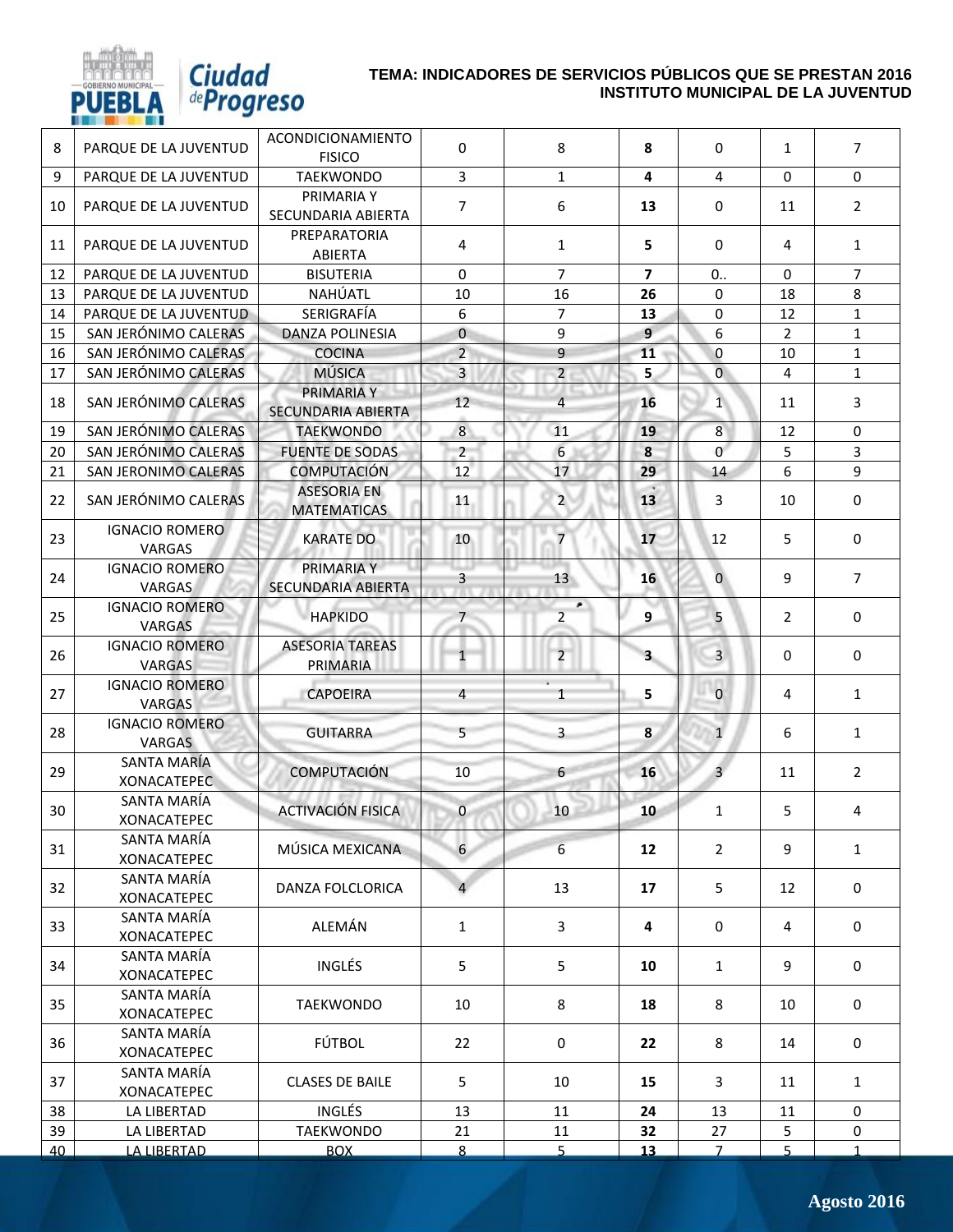| 41 | <b>LA LIBERTAD</b>                              | <b>BISUTERIA</b>                   | $\Omega$       | 15                               | 15             | $\mathbf{1}$   | $\overline{2}$ | 12             |
|----|-------------------------------------------------|------------------------------------|----------------|----------------------------------|----------------|----------------|----------------|----------------|
| 42 | <b>LA LIBERTAD</b>                              | COMPUTACIÓN                        | 6              | 11                               | 17             | 10             | $\Omega$       | $\overline{7}$ |
| 43 | <b>LA LIBERTAD</b>                              | <b>FUTBOL</b>                      | 15             | $\Omega$                         | 15             | 9              | 6              | $\Omega$       |
| 44 | <b>LA LIBERTAD</b>                              | <b>HUERTO URBANO</b>               | $\overline{2}$ | 12                               | 14             | $\Omega$       | $\mathbf{1}$   | 13             |
| 45 | LA LIBERTAD                                     | ACONDICIONAMIENTO<br><b>FISICO</b> | 0              | 14                               | 14             | $\Omega$       | 1              | 13             |
| 46 | CMJ AZUMIATLA                                   | PAPIROFLEXIA                       | 5              | 8                                | 13             | $\overline{7}$ | 4              | $\Omega$       |
| 47 | CMJ AZUMIATLA                                   | <b>TAEKWONDO</b>                   | 19             | 6                                | 25             | 19             | 6              | $\Omega$       |
| 48 | CMJ AZUMIATLA                                   | <b>INGLÉS</b>                      | 3              | 6                                | 9              | 4              | 4              | $\mathbf{1}$   |
| 49 | CMJ AZUMIATLA                                   | PREPARATORIA<br><b>ABIERTA</b>     | $\mathbf{1}$   | 4                                | 5              | $\Omega$       | 3              | $\overline{2}$ |
| 50 | CMJ AZUMIATLA                                   | <b>ASESORIA EN TAREAS</b>          | 8              | 3                                | 11             | 11             | $\Omega$       | $\Omega$       |
| 51 | CMJ AZUMIATLA                                   | <b>COMPUTACIÓN</b>                 | $\overline{4}$ | 13                               | 17             | 12             | 5              | $\Omega$       |
| 52 | CMJ AZUMIATLA                                   | <b>NAHÚATL</b>                     | $\overline{3}$ | $\overline{3}$                   | 6              | $\overline{3}$ | 3              | $\Omega$       |
| 53 | CMJ AZUMIATLA                                   | <b>HORTALIZAS</b>                  | 25             | 21                               | 46             | $\mathbf 0$    | 46             | $\Omega$       |
| 54 | <b>CIPPC SAN PABLO</b><br><b>XOCHIMEHUACAN</b>  | <b>MÚSICA</b>                      | 10             | 8                                | 18             | $\overline{0}$ | $\Omega$       | $\Omega$       |
| 55 | <b>CIPPC SAN PABLO</b><br><b>XOCHIMEHUACAN</b>  | <b>INGLÉS</b>                      | 9              | 12                               | 22             | $\Omega$       | $\Omega$       | $\Omega$       |
| 56 | <b>CIPPC BOSQUES DE SAN</b><br><b>SEBASTIAN</b> | <b>MÚSICA</b>                      | 11             | 8                                | 19             | $\Omega$       | $\Omega$       | 0              |
| 57 | <b>CIPPC AGUA SANTA</b>                         | <b>INGLÉS</b>                      | 8              | 16                               | 24             | $\Omega$       | $\Omega$       | $\mathbf{0}$   |
| 58 | <b>CIPPC AGUA SANTA</b>                         | <b>ALEMÁN</b>                      | $\mathbf{1}$   | $\overline{1}$                   | $\overline{2}$ | $\mathbf{0}$   | $\Omega$       | $\Omega$       |
| 59 | <b>CIPPC AGUA SANTA</b>                         | <b>COMPUTACIÓN</b>                 | $\mathbf{0}$   | 9                                | 9              | $\Omega$       | $\Omega$       | $\Omega$       |
| 60 | CIPPC LA GUADALUPANA                            | <b>INGLÉS</b>                      | $\mathbf{1}$   | $4$ $^{\circ}$                   | 5 <sup>1</sup> | $\mathbf{0}$   | $\Omega$       | $\mathbf{0}$   |
| 61 | <b>MANEJA RESPONSABLE</b>                       | <b>FESTEEN - BUAP</b>              | 52             | 20                               | 72             | $\Omega$       | 67             | 5              |
|    | <b>TOTAL TALLERES</b><br>61                     |                                    |                | <b>TOTAL</b><br><b>INSCRITOS</b> |                | 955            |                |                |

Ciudad<br>*deProgreso* 

PU

| <b>ABRIL</b>   |                              |                                    |                |                 |              |                                               |                              |                                            |  |
|----------------|------------------------------|------------------------------------|----------------|-----------------|--------------|-----------------------------------------------|------------------------------|--------------------------------------------|--|
|                |                              |                                    |                | <b>POR SEXO</b> |              |                                               | <b>POR EDAD</b>              |                                            |  |
|                | <b>CENTRO DE LA JUVENTUD</b> | <b>TEMA</b>                        | <b>HOMBRES</b> | <b>MUJERES</b>  | <b>TOTAL</b> | <b>MENORES</b><br><b>DE 12</b><br><b>AÑOS</b> | <b>DE 12</b><br>A 29<br>AÑOS | <b>DE 30</b><br>AÑOS EN<br><b>ADELANTE</b> |  |
|                | PARQUE DE LA JUVENTUD        | FÚTBOL                             | 32             | 5               | 37           | 10                                            | 26                           |                                            |  |
| $\overline{2}$ | PARQUE DE LA JUVENTUD        | ACTIVACIÓN FISICA                  | $\mathbf{1}$   | 39              | 40           | 0                                             | $\mathcal{P}$                | 38                                         |  |
| 3              | PARQUE DE LA JUVENTUD        | MÚSICA                             | 16             | 4               | 20           | 3                                             | 15                           | $\mathcal{L}$                              |  |
| 4              | PARQUE DE LA JUVENTUD        | ALEMÁN                             | $\overline{2}$ | 2               | 4            | $\Omega$                                      | 4                            | 0                                          |  |
| 5              | PARQUE DE LA JUVENTUD        | <b>COMPUTACION</b>                 | $\overline{2}$ | 6               | 8            | 0                                             | 5                            | 3                                          |  |
| 6              | PARQUE DE LA JUVENTUD        | INGLÉS NIÑOS                       | 5              | 8               | 13           | 13                                            | $\Omega$                     | 0                                          |  |
| 7              | PARQUE DE LA JUVENTUD        | INGLÉS ADOLECENTES                 | 7              | 5               | 12           | $\mathbf{0}$                                  | 10                           | $\mathbf{2}$                               |  |
| 8              | PARQUE DE LA JUVENTUD        | ACONDICIONAMIENTO<br><b>FISICO</b> | $\Omega$       | 8               | 8            | $\Omega$                                      | 1                            |                                            |  |
| 9              | PARQUE DE LA JUVENTUD        | <b>TAEKWONDO</b>                   | 4              | $\overline{2}$  | 6            | 6                                             | $\mathbf{0}$                 | 0                                          |  |
| 10             | PARQUE DE LA JUVENTUD        | PRIMARIA Y<br>SECUNDARIA ABIERTA   | 4              | 4               | 8            | $\Omega$                                      | 4                            | 4                                          |  |
| 11             | PARQUE DE LA JUVENTUD        | PREPARATORIA<br>ABIERTA            | 1              | 6               | 7            | $\Omega$                                      | 6                            |                                            |  |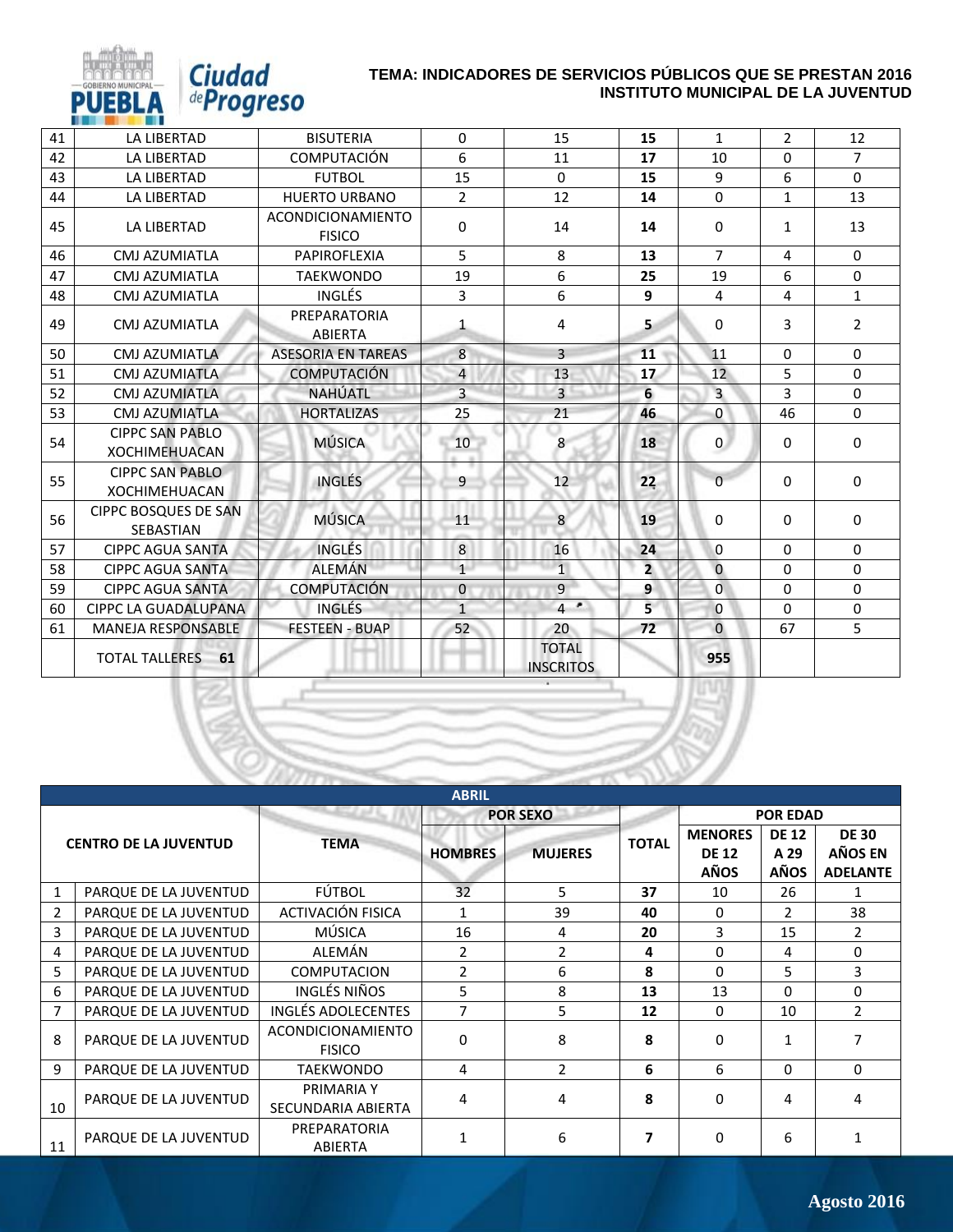

*Ciudad*<br>de *Progreso* 

| 12 | PARQUE DE LA JUVENTUD                  | <b>BISUTERIA</b>                         | 0              | 8              | 8              | 0              | 0              | 8              |
|----|----------------------------------------|------------------------------------------|----------------|----------------|----------------|----------------|----------------|----------------|
| 13 | PAROUE DE LA JUVENTUD                  | NAHÚATL                                  | 8              | 6              | 14             | 0              | 8              | 6              |
| 14 | PARQUE DE LA JUVENTUD                  | SERIGRAFÍA                               | 11             | 9              | 20             | 0              | 17             | 3              |
| 15 | PARQUE DE LA JUVENTUD                  | SUBLIMADO                                | 3              | 6              | 9              | $\mathbf 0$    | 9              | $\mathbf 0$    |
| 16 | PARQUE DE LA JUVENTUD                  | <b>TOEFL</b>                             | 11             | 21             | 32             | 0              | 29             | $\overline{3}$ |
| 17 | PARQUE DE LA JUVENTUD                  | ENCUADERNACIÓN<br>ARTESANAL              | 0              | 4              | 4              | 0              | $\overline{2}$ | $\overline{2}$ |
| 18 | SAN JERÓNIMO CALERAS                   | <b>DANZA POLINESIA</b>                   | $\mathbf 0$    | 15             | 15             | 8              | 3              | $\overline{4}$ |
| 19 | SAN JERÓNIMO CALERAS                   | <b>COCINA</b>                            | $\overline{2}$ | 9              | 11             | 0              | 10             | $\mathbf{1}$   |
| 20 | SAN JERÓNIMO CALERAS                   | MÚSICA                                   | 5              | $\overline{2}$ | $\overline{z}$ | $\mathbf{1}$   | 5              | $\mathbf{1}$   |
| 21 | SAN JERÓNIMO CALERAS                   | <b>PRIMARIA Y</b><br>SECUNDARIA ABIERTA  | 14             | 3              | 17             | 1              | 12             | 4              |
| 22 | SAN JERÓNIMO CALERAS                   | <b>TAEKWONDO</b>                         | 13             | 16             | 29             | 13             | 16             | $\mathbf 0$    |
| 23 | SAN JERÓNIMO CALERAS                   | <b>FUENTE DE SODAS</b>                   | $\overline{4}$ | $\overline{4}$ | 8              | $\overline{0}$ | 5              | $\overline{3}$ |
| 24 | SAN JERONIMO CALERAS                   | <b>COMPUTACIÓN</b>                       | 17             | 16             | 33             | 21             | 9              | $\overline{3}$ |
| 25 | SAN JERÓNIMO CALERAS                   | <b>ASESORIA EN</b><br><b>MATEMATICAS</b> | 19             | $\overline{a}$ | 23             | 15             | 8              | $\mathbf 0$    |
| 26 | <b>IGNACIO ROMERO</b><br>VARGAS        | <b>KARATE DO</b>                         | 10             | 8              | 18             | 13             | 5              | $\mathbf 0$    |
| 27 | <b>IGNACIO ROMERO</b><br><b>VARGAS</b> | PRIMARIA Y<br>SECUNDARIA ABIERTA         | 4              | 13             | 17             | $\Omega$       | 10             | $\overline{7}$ |
| 28 | <b>IGNACIO ROMERO</b><br><b>VARGAS</b> | <b>HAPKIDO</b>                           | 10             | $\overline{4}$ | 14             | 13             | $\mathbf{1}$   | $\mathbf 0$    |
| 29 | <b>IGNACIO ROMERO</b><br><b>VARGAS</b> | <b>ASESORIA TAREAS</b><br>PRIMARIA       | $\overline{3}$ | $3 -$          | $6\phantom{1}$ | $\overline{3}$ | 3              | $\mathbf 0$    |
| 30 | <b>IGNACIO ROMERO</b><br><b>VARGAS</b> | <b>CAPOEIRA</b>                          | 4              | 1              | 5              | $\pmb{0}$      | 4              | $\mathbf{1}$   |
| 31 | <b>IGNACIO ROMERO</b><br><b>VARGAS</b> | <b>GUITARRA</b>                          | 6              | $\overline{3}$ | 9              | $\mathbf{1}$   | $\overline{7}$ | $\mathbf{1}$   |
| 32 | SANTA MARÍA<br><b>XONACATEPEC</b>      | <b>COMPUTACIÓN</b>                       | 10             | 6              | 16             | $\overline{3}$ | 11             | $\overline{2}$ |
| 33 | SANTA MARÍA<br><b>XONACATEPEC</b>      | <b>ACTIVACIÓN FISICA</b>                 | 0              | 10             | 10             | $\mathbf{1}$   | 5              | 4              |
| 34 | SANTA MARÍA<br><b>XONACATEPEC</b>      | MÚSICA MEXICANA                          | 6              | 6              | 12             | $\overline{2}$ | 9              | $\mathbf{1}$   |
| 35 | SANTA MARÍA<br><b>XONACATEPEC</b>      | DANZA FOLCLORICA                         | $\overline{4}$ | 13             | 17             | 5              | 12             | $\mathbf 0$    |
| 36 | SANTA MARÍA<br><b>XONACATEPEC</b>      | ALEMÁN                                   | $\mathbf{1}$   | $\overline{3}$ | 4              | $\mathbf 0$    | 4              | $\mathbf 0$    |
| 37 | SANTA MARÍA<br><b>XONACATEPEC</b>      | <b>INGLÉS</b>                            | 5              | 5              | 10             | $\mathbf{1}$   | 9              | $\mathbf 0$    |
| 38 | SANTA MARÍA<br><b>XONACATEPEC</b>      | <b>TAEKWONDO</b>                         | 10             | 8              | 18             | 8              | 10             | 0              |
| 39 | SANTA MARÍA<br><b>XONACATEPEC</b>      | FÚTBOL                                   | 26             | $\mathbf 0$    | 26             | 8              | 18             | $\mathbf 0$    |
| 40 | SANTA MARÍA<br>XONACATEPEC             | <b>CLASES DE BAILE</b>                   | 5              | 10             | 15             | 3              | 11             | $\mathbf{1}$   |
| 41 | LA LIBERTAD                            | <b>INGLÉS</b>                            | 13             | $\overline{7}$ | 20             | 13             | 6              | $\mathbf{1}$   |
| 42 | LA LIBERTAD                            | <b>TAEKWONDO</b>                         | 32             | 8              | 40             | 33             | $\overline{7}$ | $\mathbf 0$    |
| 43 | LA LIBERTAD                            | <b>BOX</b>                               | $\overline{7}$ | $\overline{3}$ | 10             | $\overline{2}$ | 8              | $\mathbf 0$    |
| 44 | LA LIBERTAD                            | <b>BISUTERIA</b>                         | 0              | 14             | 14             | $2^{\circ}$    | $\overline{2}$ | 10             |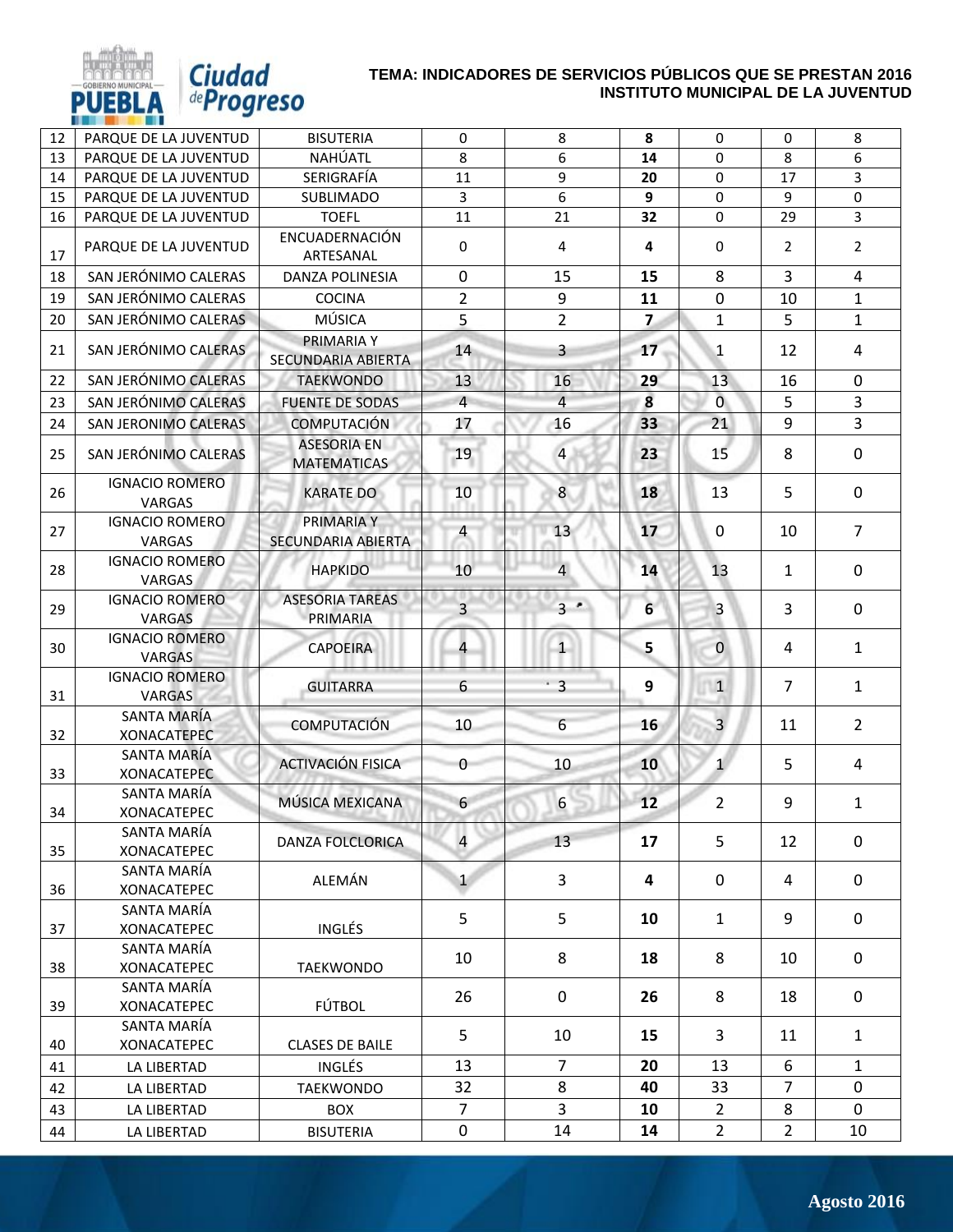| 45 | <b>LA LIBERTAD</b>                             | COMPUTACIÓN                               | 4                 | 18                               | 22                      | 5              | $\overline{3}$ | 14             |
|----|------------------------------------------------|-------------------------------------------|-------------------|----------------------------------|-------------------------|----------------|----------------|----------------|
| 46 | <b>LA LIBERTAD</b>                             | <b>FUTBOL</b>                             | 13                | $\mathbf 0$                      | 13                      | 9              | 4              | $\Omega$       |
| 47 | LA LIBERTAD                                    | <b>HUERTO URBANO</b>                      | $\overline{2}$    | 13                               | 15                      | $\mathbf 0$    | $\mathbf{1}$   | 14             |
| 48 | <b>LA LIBERTAD</b>                             | ACONDICIONAMIENTO<br><b>FISICO</b>        | $\Omega$          | $\overline{7}$                   | $\overline{\mathbf{z}}$ | $\mathbf{0}$   | $\mathbf{1}$   | 6              |
| 49 | CMJ AZUMIATLA                                  | <b>PAPIROFLEXIA</b>                       | $\overline{2}$    | $\overline{7}$                   | 9                       | $\overline{4}$ | 5              | $\mathbf{0}$   |
| 50 | <b>CMJ AZUMIATLA</b>                           | <b>TAEKWONDO</b>                          | 20                | 9                                | 29                      | 23             | 6              | $\mathbf{0}$   |
| 51 | CMJ AZUMIATLA                                  | <b>INGLÉS</b>                             | 3                 | 9                                | 12                      | 8              | $\overline{3}$ | $\mathbf{1}$   |
| 52 | CMJ AZUMIATLA                                  | PREPARATORIA<br>ABIERTA                   | $\mathbf{1}$      | 4                                | 5                       | $\mathbf{0}$   | 3              | $\overline{2}$ |
| 53 | CMJ AZUMIATLA                                  | <b>ASESORIA EN TAREAS</b>                 | $\overline{7}$    | $\overline{3}$                   | 10                      | 10             | $\Omega$       | $\Omega$       |
| 54 | <b>CMJ AZUMIATLA</b>                           | <b>COMPUTACIÓN</b>                        | 5                 | 16                               | 21                      | 15             | 6              | $\mathbf 0$    |
| 55 | <b>CMJ AZUMIATLA</b>                           | NAHÚATL                                   | 2                 | $\overline{3}$                   | 5                       | $\overline{2}$ | 3              | $\mathbf{0}$   |
| 56 | <b>CMJ AZUMIATLA</b>                           | PLATICA VIVENCIAS DE<br><b>ADICCIONES</b> | 32                | 16                               | 48                      | $\overline{0}$ | 48             | $\mathbf{0}$   |
| 57 | <b>CIPPC SAN PABLO</b><br><b>XOCHIMEHUACAN</b> | <b>MÚSICA</b>                             | $\lceil 8 \rceil$ | 10                               | 18                      | $\mathbf 0$    | $\Omega$       | $\mathbf{0}$   |
| 58 | <b>CIPPC BOSQUES DE SAN</b><br>SEBASTIAN       | <b>MÚSICA</b>                             | 14                | $6\overline{6}$                  | 20                      | 0              | $\mathbf{0}$   | $\mathbf 0$    |
| 59 | <b>CIPPC BOSQUES DE SAN</b><br>SEBASTIAN       | <b>INGLÉS</b>                             | 12                | 11                               | 23                      | 0              | $\mathbf{0}$   | $\Omega$       |
| 60 | <b>CIPPC BOSQUES DE SAN</b><br>SEBASTIAN       | <b>ALEMÁN</b>                             | 3                 | 7 <sup>1</sup>                   | 10                      | $\overline{0}$ | $\mathbf{0}$   | $\Omega$       |
| 61 | <b>CIPPC AGUA SANTA</b>                        | <b>INGLÉS</b>                             | 6                 | $10 -$                           | 16                      | $\Omega$       | $\Omega$       | $\Omega$       |
| 62 | <b>CIPPC AGUA SANTA</b>                        | ALEMÁN                                    | 0                 | 5                                | 5                       | $\overline{0}$ | $\Omega$       | $\Omega$       |
| 63 | <b>CIPPC LA GUADALUPANA</b>                    | INGLÉS                                    | $\overline{3}$    | $\overline{3}$                   | 6                       | $\overline{0}$ | $\Omega$       | $\mathbf 0$    |
|    | <b>TOTAL TALLERES</b>                          | 63                                        |                   | <b>TOTAL</b><br><b>INSCRITOS</b> |                         | 968            |                |                |
|    |                                                |                                           |                   |                                  |                         |                |                |                |

*Ciudad*<br>*<i>deProgreso* 

**PUEE** 

| <b>MAYO</b>                  |                                 |                                    |                |                 |              |                                               |                                     |                                            |  |
|------------------------------|---------------------------------|------------------------------------|----------------|-----------------|--------------|-----------------------------------------------|-------------------------------------|--------------------------------------------|--|
|                              |                                 |                                    |                | <b>POR SEXO</b> |              |                                               | <b>POR EDAD</b>                     |                                            |  |
| <b>CENTRO DE LA JUVENTUD</b> |                                 | <b>TEMA</b>                        | <b>HOMBRES</b> | <b>MUJERES</b>  | <b>TOTAL</b> | <b>MENORES</b><br><b>DE 12</b><br><b>AÑOS</b> | <b>DE 12</b><br>A 29<br><b>AÑOS</b> | <b>DE 30</b><br>AÑOS EN<br><b>ADELANTE</b> |  |
| $\mathbf{1}$                 | PARQUE DE LA<br><b>JUVENTUD</b> | FÚTBOL                             | 35             | 5               | 40           | 10                                            | 29                                  | $\mathbf{1}$                               |  |
| $\overline{2}$               | PARQUE DE LA<br><b>JUVENTUD</b> | ACTIVACIÓN FISICA                  | 1              | 39              | 40           | $\mathbf 0$                                   | $\overline{2}$                      | 38                                         |  |
| 3                            | PARQUE DE LA<br><b>JUVENTUD</b> | MÚSICA                             | 16             | 4               | 20           | 3                                             | 15                                  | $\overline{2}$                             |  |
| 4                            | PARQUE DE LA<br><b>JUVENTUD</b> | ACONDICIONAMIENTO<br><b>FISICO</b> | $\mathbf 0$    | 11              | 11           | 0                                             | 3                                   | 8                                          |  |
| 5                            | PARQUE DE LA<br><b>JUVENTUD</b> | <b>TAEKWONDO</b>                   | 6              | 4               | 10           | 10                                            | 0                                   | $\mathbf 0$                                |  |
| 6                            | PARQUE DE LA<br><b>JUVENTUD</b> | PREPARATORIA<br>ABIERTA            | $\mathbf{1}$   | 6               | 7            | 0                                             | 6                                   | $\mathbf{1}$                               |  |
| 7                            | PARQUE DE LA<br><b>JUVENTUD</b> | PRIMARIA Y<br>SECUNDARIA ABIERTA   | 3              | 4               | 7            | $\mathbf 0$                                   | 5                                   | $\overline{2}$                             |  |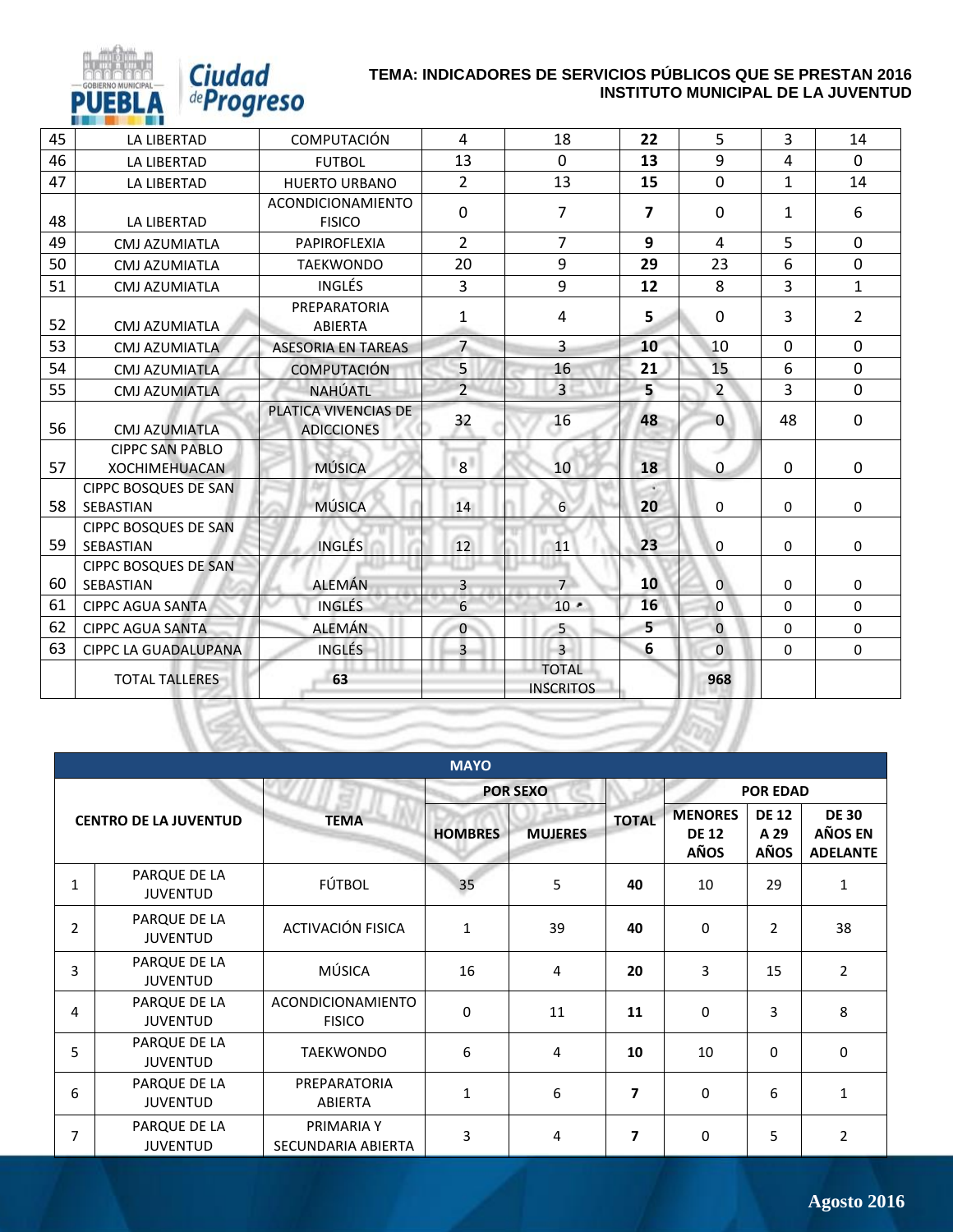

| 8  | PARQUE DE LA<br><b>JUVENTUD</b>        | <b>BISUTERIA</b>                         | $\mathbf 0$      | 8              | 8                       | $\mathbf 0$     | $\Omega$       | 8              |
|----|----------------------------------------|------------------------------------------|------------------|----------------|-------------------------|-----------------|----------------|----------------|
| 9  | SAN JERÓNIMO<br>CALERAS                | DANZA POLINESIA                          | $\mathbf{1}$     | 15             | 16                      | 9               | 3              | 4              |
| 10 | SAN JERÓNIMO<br><b>CALERAS</b>         | <b>COCINA</b>                            | $\overline{2}$   | 8              | 10                      | 0               | 8              | $\overline{2}$ |
| 11 | SAN JERÓNIMO<br><b>CALERAS</b>         | MÚSICA                                   | 5                | $\overline{2}$ | $\overline{\mathbf{z}}$ | $\mathbf{1}$    | 5              | $\mathbf{1}$   |
| 12 | SAN JERÓNIMO<br>CALERAS                | PRIMARIA Y<br><b>SECUNDARIA ABIERTA</b>  | 14               | $\overline{4}$ | 18                      | $\mathbf{1}$    | 12             | 5              |
| 13 | SAN JERÓNIMO<br>CALERAS                | <b>TAEKWONDO</b>                         | 10               | 16             | 26                      | 11              | 14             | $\mathbf{1}$   |
| 14 | SAN JERÓNIMO<br><b>CALERAS</b>         | <b>FUENTE DE SODAS</b>                   | $2^{\circ}$      | $8\phantom{1}$ | 10                      | $\mathbf{0}$    | 8              | $\overline{2}$ |
| 15 | SAN JERONIMO<br><b>CALERAS</b>         | <b>COMPUTACIÓN</b>                       | 15               | 16             | 31                      | 20              | 8              | $\overline{3}$ |
| 16 | <b>SAN JERONIMO</b><br><b>CALERAS</b>  | <b>ASESORIA EN</b><br><b>MATEMATICAS</b> | 16               | 6              | 22                      | 11              | 11             | 0              |
| 17 | SAN JERÓNIMO<br>CALERAS                | <b>INGLÉS</b>                            | 5 <sub>1</sub>   | 6              | 11                      | $6\phantom{1}6$ | 5              | $\mathbf 0$    |
| 18 | <b>IGNACIO ROMERO</b><br>VARGAS        | <b>KARATE DO</b>                         | 10               | $\overline{9}$ | 19                      | 13              | 6              | $\mathbf 0$    |
| 19 | <b>IGNACIO ROMERO</b><br><b>VARGAS</b> | PRIMARIA Y<br>SECUNDARIA ABIERTA         | $\overline{4}$   | ٠<br>15        | 19                      | $\mathbf 0$     | 12             | $\overline{7}$ |
| 20 | <b>IGNACIO ROMERO</b><br><b>VARGAS</b> | <b>HAPKIDO</b>                           | 10 <sup>1</sup>  | $\overline{4}$ | 14                      | 13              | $\mathbf{1}$   | $\mathbf 0$    |
| 21 | <b>IGNACIO ROMERO</b><br><b>VARGAS</b> | <b>ASESORIA TAREAS</b><br>PRIMARIA       | $\overline{3}$   | $\overline{3}$ | 6                       | $\overline{3}$  | 3              | $\mathbf 0$    |
| 22 | <b>IGNACIO ROMERO</b><br>VARGAS        | <b>CAPOEIRA</b>                          | $\overline{4}$   | $\mathbf{1}$   | 5                       | $\pmb{0}$       | $\overline{4}$ | $\mathbf{1}$   |
| 23 | <b>IGNACIO ROMERO</b><br>VARGAS        | <b>GUITARRA</b>                          | $\overline{7}$   | $\overline{4}$ | 11                      | $\mathbf{1}$    | 9              | $\mathbf{1}$   |
| 24 | <b>IGNACIO ROMERO</b><br>VARGAS        | DEFENSA PERSONAL                         | $\mathbf 1$      | 10             | 11                      | $\pmb{0}$       | 9              | $\overline{2}$ |
| 25 | SANTA MARÍA<br><b>XONACATEPEC</b>      | <b>COMPUTACIÓN</b>                       | 10               | 6              | 16                      | $\mathbf{3}$    | 11             | $\overline{2}$ |
| 26 | SANTA MARÍA<br>XONACATEPEC             | ACTIVACIÓN FISICA                        | $\boldsymbol{0}$ | 10             | 10                      | $\mathbf{1}$    | 5              | $\overline{4}$ |
| 27 | SANTA MARÍA<br><b>XONACATEPEC</b>      | MÚSICA MEXICANA                          | 6                | 6              | 12                      | $\overline{2}$  | 9              | $\mathbf{1}$   |
| 28 | SANTA MARÍA<br>XONACATEPEC             | DANZA FOLCLORICA                         | $\overline{4}$   | 13             | 17                      | 5               | 12             | $\mathbf 0$    |
| 29 | SANTA MARÍA<br><b>XONACATEPEC</b>      | ALEMÁN                                   | $\mathbf{1}$     | 3              | 4                       | 0               | $\overline{4}$ | $\mathbf 0$    |
| 30 | SANTA MARÍA<br><b>XONACATEPEC</b>      | INGLÉS                                   | 5                | 5              | 10                      | $\mathbf{1}$    | 9              | $\mathbf 0$    |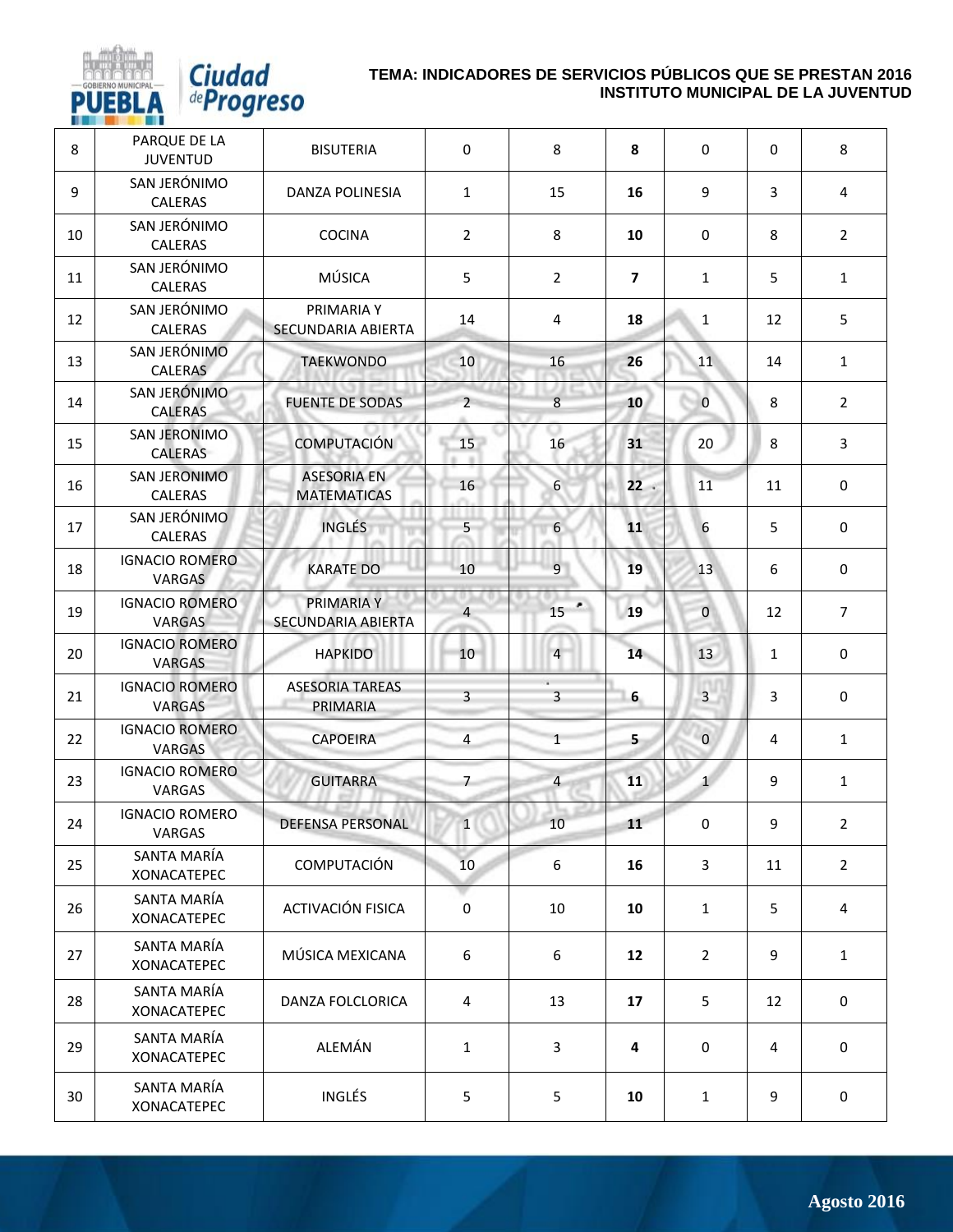

| 31 | SANTA MARÍA<br><b>XONACATEPEC</b>                  | <b>TAEKWONDO</b>                                     | 10             | 8                                | 18               | 8              | 10               | $\mathbf 0$      |
|----|----------------------------------------------------|------------------------------------------------------|----------------|----------------------------------|------------------|----------------|------------------|------------------|
| 32 | SANTA MARÍA<br><b>XONACATEPEC</b>                  | FÚTBOL                                               | 26             | 0                                | 26               | 8              | 18               | $\mathbf 0$      |
| 33 | SANTA MARÍA<br><b>XONACATEPEC</b>                  | <b>BAILE MODERNO</b>                                 | 5              | 10                               | 15               | 3              | 11               | $\mathbf{1}$     |
| 34 | LA LIBERTAD                                        | <b>INGLÉS</b>                                        | 14             | 9                                | 23               | 12             | 11               | 0                |
| 35 | LA LIBERTAD                                        | <b>TAEKWONDO</b>                                     | 24             | 10                               | 34               | 25             | 9                | $\pmb{0}$        |
| 36 | LA LIBERTAD                                        | <b>BOX</b>                                           | 5 <sup>5</sup> | $\overline{2}$                   | $\overline{7}$   | 5 <sub>5</sub> | $\overline{2}$   | $\mathbf 0$      |
| 37 | LA LIBERTAD                                        | <b>BISUTERIA</b>                                     | $\mathbf{0}$   | 16                               | 16               | $\overline{2}$ | 2                | 12               |
| 38 | LA LIBERTAD                                        | <b>COMPUTACIÓN</b>                                   | $\overline{4}$ | 8                                | 12               | $\overline{4}$ | 0                | 8                |
| 39 | LA LIBERTAD                                        | <b>FUTBOL</b>                                        | 13             | $\mathbf 0$                      | 13               | 10             | $\mathbf{3}$     | 0                |
| 40 | <b>CMJ AZUMIATLA</b>                               | PAPIROFLEXIA                                         | $\overline{2}$ | $\overline{4}$                   | $6 \overline{6}$ | $\overline{3}$ | 3                | $\mathbf 0$      |
| 41 | <b>CMJ AZUMIATLA</b>                               | <b>TAEKWONDO</b>                                     | 16             | 9                                | 25               | 22             | 3                | $\boldsymbol{0}$ |
| 42 | CMJ AZUMIATLA                                      | <b>INGLÉS</b>                                        | $\overline{2}$ | 5 <sup>5</sup>                   | $\overline{7}$   | $\overline{3}$ | 3                | $\mathbf{1}$     |
| 43 | <b>CMJ AZUMIATLA</b>                               | PREPARATORIA<br>ABIERTA                              | $\mathbf{1}$   | $4 -$                            | 5                | $\mathbf{0}$   | 3                | $\overline{2}$   |
| 44 | <b>CMJ AZUMIATLA</b>                               | <b>ASESORIA EN TAREAS</b>                            | 6 <sup>1</sup> | $\mathbf{0}$                     | $6 -$            | 6              | 0                | $\mathbf 0$      |
| 45 | <b>CMJ AZUMIATLA</b>                               | COMPUTACIÓN                                          | $6\phantom{1}$ | 14                               | 20               | 19             | $1\,$            | 0                |
| 46 | <b>CMJ AZUMIATLA</b>                               | <b>TALLER</b><br>DEMOSTRACIÓN<br><b>PAPIROFLEXIA</b> | 12             | 28                               | 40               | 33             | 6                | $\mathbf{1}$     |
| 47 | <b>CIPPC BOSQUES SAN</b><br>PABLO<br>XOCHIMEHUACAN | <b>MÚSICA</b>                                        | 14             | 6                                | 20               | 0              | 0                | $\bf{0}$         |
| 48 | <b>CIPPC BOSQUES DE</b><br><b>SAN SEBASTIAN</b>    | MÚSICA                                               | 12             | 8                                | 20               | 0              | $\boldsymbol{0}$ | $\mathbf 0$      |
| 49 | <b>CIPPC BOSQUES DE</b><br><b>SAN SEBASTIAN</b>    | INGLÉS                                               | 5              | $\overline{4}$                   | 9                | $\mathbf 0$    | 0                | 0                |
| 50 | <b>CIPPC BOSQUES DE</b><br><b>SAN SEBASTIAN</b>    | ALEMÁN                                               | 4              | 8                                | 12               | 0              | 0                | $\mathbf 0$      |
| 51 | <b>CIPPC GUADALUPANA</b>                           | <b>INGLÉS</b>                                        | $\mathbf{3}$   | 3                                | 6                | 0              | $\mathbf 0$      | 0                |
|    | <b>TOTAL TALLERES</b>                              | 51                                                   |                | <b>TOTAL</b><br><b>INSCRITOS</b> |                  | 788            |                  |                  |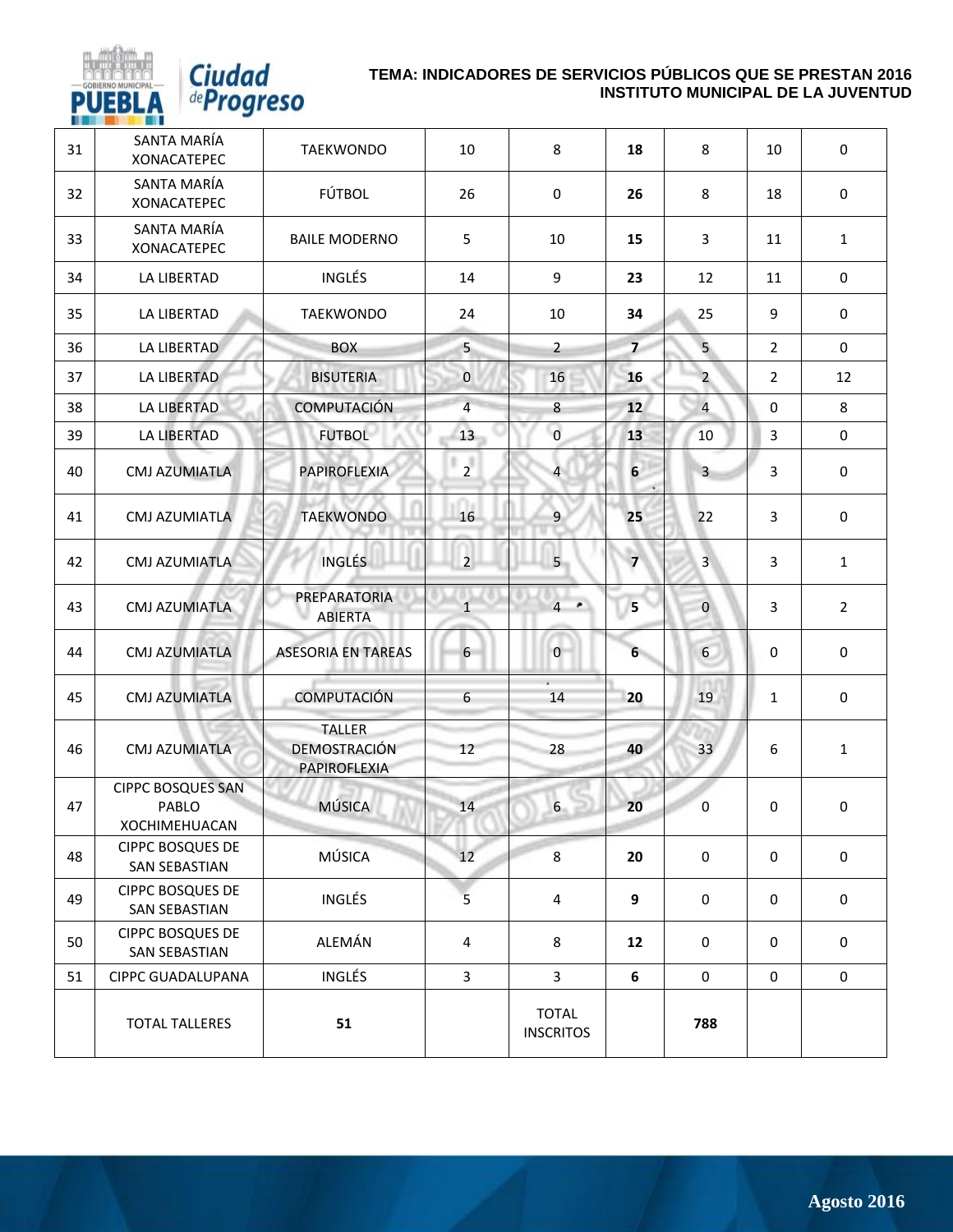

|                | <b>JUNIO</b>                           |                                    |                         |                         |                         |                                        |                                     |                                                   |  |  |  |
|----------------|----------------------------------------|------------------------------------|-------------------------|-------------------------|-------------------------|----------------------------------------|-------------------------------------|---------------------------------------------------|--|--|--|
|                |                                        |                                    | <b>POR SEXO</b>         |                         |                         |                                        | <b>POR EDAD</b>                     |                                                   |  |  |  |
|                | <b>CENTRO DE LA</b><br><b>JUVENTUD</b> | <b>TEMA</b>                        | <b>HOMBRES</b>          | <b>MUJERES</b>          | <b>TOTAL</b>            | <b>MENORES</b><br><b>DE 12</b><br>AÑOS | <b>DE 12 A</b><br>29<br><b>AÑOS</b> | <b>DE 30</b><br><b>AÑOS EN</b><br><b>ADELANTE</b> |  |  |  |
| $\mathbf{1}$   | PARQUE DE LA<br><b>JUVENTUD</b>        | FÚTBOL                             | 47                      | $\overline{7}$          | 54                      | 21                                     | 32                                  | $\mathbf{1}$                                      |  |  |  |
| $\overline{2}$ | PARQUE DE LA<br><b>JUVENTUD</b>        | ACTIVACIÓN FISICA                  | $\mathbf 1$             | 39                      | 40                      | $\overline{0}$                         | $\overline{2}$                      | 38                                                |  |  |  |
| 3              | PARQUE DE LA<br><b>JUVENTUD</b>        | <b>MÚSICA</b>                      | 16                      | $\overline{4}$          | 20                      | $\overline{\mathbf{3}}$                | 15                                  | $\overline{2}$                                    |  |  |  |
| 4              | PARQUE DE LA<br><b>JUVENTUD</b>        | ACONDICIONAMIENTO<br><b>FISICO</b> | $\mathbf{0}$            | 11                      | 11                      | $\boldsymbol{0}$                       | $\overline{3}$                      | 8                                                 |  |  |  |
| 5              | PARQUE DE LA<br><b>JUVENTUD</b>        | <b>TAEKWONDO</b>                   | $6 \overline{6}$        | $\overline{a}$          | 10                      | 10                                     | $\pmb{0}$                           | $\mathbf 0$                                       |  |  |  |
| 6              | PARQUE DE LA<br><b>JUVENTUD</b>        | PREPARATORIA<br>ABIERTA            | $\mathbf{1}$            | 6                       | $\overline{7}$          | $\bf{0}$                               | 6                                   | $\mathbf{1}$                                      |  |  |  |
| $\overline{7}$ | PARQUE DE LA<br><b>JUVENTUD</b>        | PRIMARIA Y<br>SECUNDARIA ABIERTA   | $\overline{\mathbf{3}}$ | $\overline{\mathbf{r}}$ | $\overline{\mathbf{z}}$ | $\pmb{0}$                              | 5                                   | $\overline{2}$                                    |  |  |  |
| 8              | PARQUE DE LA<br><b>JUVENTUD</b>        | <b>BISUTERIA</b>                   | $\pmb{0}$               | $\bf 8$                 | 8                       | $\pmb{0}$                              | $\mathbf{1}$                        | $\overline{7}$                                    |  |  |  |
| 9              | PARQUE DE LA<br><b>JUVENTUD</b>        | COMPUTACIÓN                        | $\overline{2}$          | $\overline{4}$          | $6\overline{6}$         | $\mathbf{1}$                           | $\overline{2}$                      | $\overline{3}$                                    |  |  |  |
| 10             | PARQUE DE LA<br>JUVENTUD               | <b>INGLÉS NIÑOS</b>                | $\overline{2}$          | $\overline{2}$          | 4                       | 4                                      | $\pmb{0}$                           | $\mathbf 0$                                       |  |  |  |
| 11             | PARQUE DE LA<br><b>JUVENTUD</b>        | <b>INGLÉS ADOLECENTES</b>          | $\overline{7}$          | $\overline{3}$          | 10                      | $\mathbf{1}$                           | 8                                   | $\mathbf{1}$                                      |  |  |  |
| 12             | PARQUE DE LA<br><b>JUVENTUD</b>        | ALEMÁN                             | $\mathbf{1}$            | $\overline{3}$          | $\overline{\mathbf{4}}$ | $\boldsymbol{0}$                       | 4                                   | $\mathbf 0$                                       |  |  |  |
| 13             | PARQUE DE LA<br><b>JUVENTUD</b>        | COREANO                            | $\mathbf 0$             | $\overline{2}$          | $\mathbf{2}$            | $\boldsymbol{0}$                       | $\overline{2}$                      | $\mathbf 0$                                       |  |  |  |
| 14             | PARQUE DE LA<br><b>JUVENTUD</b>        | ENCUADERNADO<br>ARTESANAL          | $\overline{2}$          | 0                       | $\mathbf{2}$            | $\boldsymbol{0}$                       | $\overline{2}$                      | $\mathbf 0$                                       |  |  |  |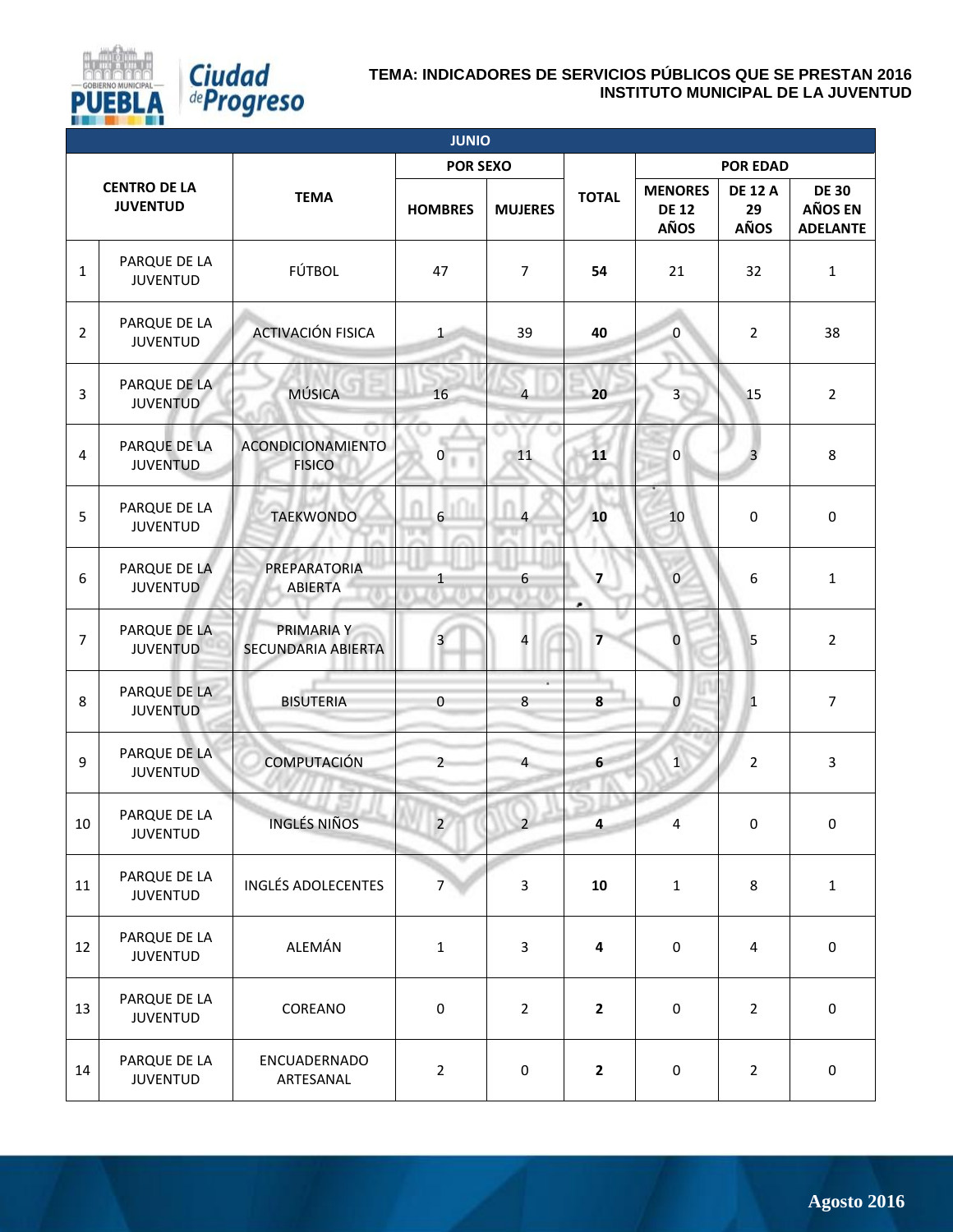

*Ciudad*<br>*deProgreso* 

| 15 | PARQUE DE LA<br><b>JUVENTUD</b> | SERIGRAFÍA Y<br><b>SUBLIMADO EN TAZAS</b>     | 8                       | 5              | 13             | $\mathbf 0$             | 11               | $\overline{2}$ |
|----|---------------------------------|-----------------------------------------------|-------------------------|----------------|----------------|-------------------------|------------------|----------------|
| 16 | SAN JERÓNIMO<br>CALERAS         | <b>COCINA</b>                                 | 3                       | $\overline{7}$ | 10             | $\pmb{0}$               | 5                | 5              |
| 17 | SAN JERÓNIMO<br>CALERAS         | DANZAS POLINESIAS                             | $\mathbf{1}$            | 16             | 17             | 9                       | 4                | 4              |
| 18 | SAN JERÓNIMO<br>CALERAS         | <b>ASESORIA EN</b><br><b>MATEMATICAS</b>      | 16                      | 8              | 24             | 11                      | 13               | $\pmb{0}$      |
| 19 | SAN JERÓNIMO<br>CALERAS         | <b>MÚSICA</b>                                 | 5 <sup>5</sup>          | $\overline{2}$ | $\overline{7}$ | 1                       | 5                | $\mathbf{1}$   |
| 20 | SAN JERÓNIMO<br><b>CALERAS</b>  | <b>COMPUTACIÓN</b>                            | 17 <sup>1</sup>         | 16             | 33             | 21                      | $\boldsymbol{8}$ | 4              |
| 21 | SAN JERÓNIMO<br>CALERAS         | <b>INGLES</b>                                 | $\overline{7}$          | 11             | 18             | 10                      | 8                | $\pmb{0}$      |
| 22 | SAN JERÓNIMO<br><b>CALERAS</b>  | <b>FUENTE DE SODAS Y</b><br><b>COCTELERIA</b> | $\overline{\mathbf{3}}$ | $\overline{7}$ | 10<br>٠        | $\mathbf{0}$            | $\overline{7}$   | $\mathbf{3}$   |
| 23 | SAN JERÓNIMO<br><b>CALERAS</b>  | PRIMARIA Y<br>SECUNDARIA ABIERTA              | 12                      | 5              | 17             | $\overline{\mathbf{0}}$ | 13               | 4              |
| 24 | SAN JERÓNIMO<br><b>CALERAS</b>  | <b>TAEKWONDO</b>                              | 11                      | 15             | 26             | $\overline{9}$          | 16               | $\mathbf{1}$   |
| 25 | <b>IGNACIO ROMERO</b><br>VARGAS | <b>GUITARRA</b>                               | $\bf 8$                 | $\overline{4}$ | 12             | $\mathbf{1}$            | 10               | $\mathbf{1}$   |
| 26 | <b>IGNACIO ROMERO</b><br>VARGAS | <b>KARATE</b>                                 | 9                       | $\overline{9}$ | 18             | 12                      | 6                | 0              |
| 27 | <b>IGNACIO ROMERO</b><br>VARGAS | <b>CAPOEIRA</b>                               | 4                       | $\mathbf{1}$   | 5              | 0                       | 4                | $\mathbf{1}$   |
| 28 | <b>IGNACIO ROMERO</b><br>VARGAS | PRIMARIA Y<br>SECUNDARIA ABIERTA              | 4                       | 16             | 20             | 0                       | 13               | $\overline{7}$ |
| 29 | <b>IGNACIO ROMERO</b><br>VARGAS | <b>HAPKIDO</b>                                | 10                      | 4              | 14             | 13                      | $\mathbf{1}$     | 0              |
| 30 | <b>IGNACIO ROMERO</b><br>VARGAS | ASESORÍA EN TAREAS                            | $\mathbf{3}$            | $\mathbf{3}$   | 6              | $\mathbf{3}$            | 3                | $\pmb{0}$      |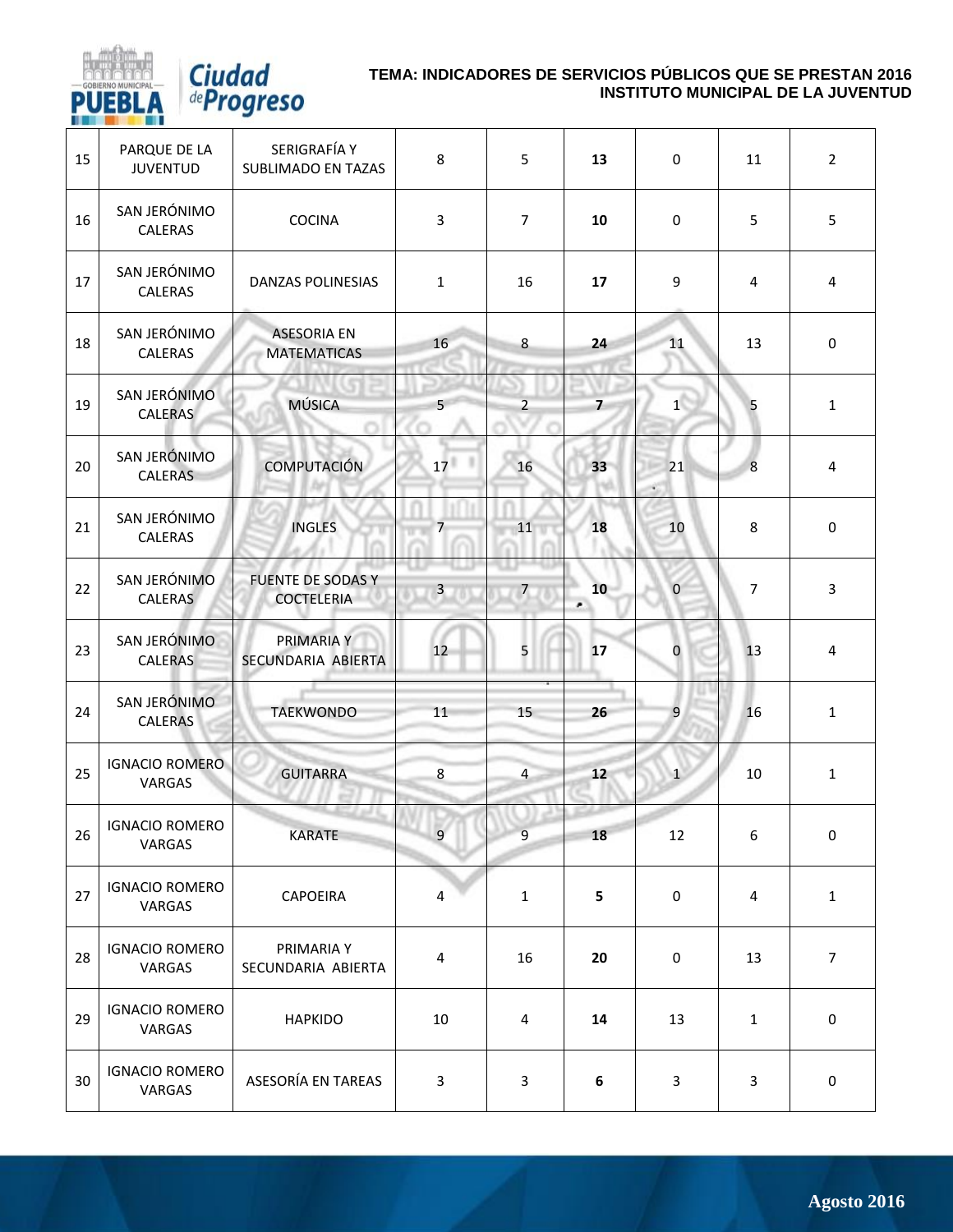

*Ciudad*<br><sup>de</sup>Progreso

| 31 | <b>IGNACIO ROMERO</b><br>VARGAS   | DEFENSA PERSONAL         | $\mathbf{1}$         | 10              | 11                      | $\mathbf 0$      | 9                       | $\overline{2}$ |
|----|-----------------------------------|--------------------------|----------------------|-----------------|-------------------------|------------------|-------------------------|----------------|
| 32 | LA LIBERTAD                       | <b>INGLES</b>            | 8                    | 12              | 20                      | 16               | $\overline{3}$          | $\mathbf{1}$   |
| 33 | LA LIBERTAD                       | <b>TAEKWONDOO</b>        | 27                   | 16              | 43                      | 31               | 12                      | 0              |
| 34 | LA LIBERTAD                       | COMPUTACION              | $\overline{2}$       | 18              | 20                      | 9                | $\mathbf{1}$            | 10             |
| 35 | LA LIBERTAD                       | <b>BISUTERIA</b>         | 0                    | 15              | 15                      | 1                | $\overline{2}$          | 12             |
| 36 | LA LIBERTAD                       | <b>BOX</b>               | 9                    | 6               | 15                      | 6                | 9                       | 0              |
| 37 | LA LIBERTAD                       | <b>FUTBOL</b>            | 15                   | $\pmb{0}$       | 15                      | 11               | $\overline{\mathbf{4}}$ | 0              |
| 38 | SANTA MARÍA<br><b>XONACATEPEC</b> | <b>COMPUTACIÓN</b>       | 10                   | $6\phantom{.}6$ | 16                      | 3                | 11                      | $\overline{2}$ |
| 39 | SANTA MARÍA<br><b>XONACATEPEC</b> | <b>ACTIVACIÓN FISICA</b> | $\overline{O}$<br>lε | 10              | 10                      | $\mathbf{1}$     | 5                       | 4              |
| 40 | SANTA MARÍA<br><b>XONACATEPEC</b> | MÚSICA MEXICANA          | $6 \overline{6}$     | 6               | 12                      | 2                | 9                       | $\mathbf{1}$   |
| 41 | SANTA MARÍA<br><b>XONACATEPEC</b> | DANZA FOLCLORICA         | $\overline{4}$       | 13              | 17                      | 5                | 12                      | $\mathbf 0$    |
| 42 | SANTA MARÍA<br><b>XONACATEPEC</b> | ALEMÁN                   | 1                    | 3               | 4                       | $\bf{0}$         | $\overline{4}$          | 0              |
| 43 | SANTA MARÍA<br><b>XONACATEPEC</b> | <b>INGLÉS</b>            | 5                    | 5               | 10                      | $\mathbf{1}$     | 9                       | $\mathbf 0$    |
| 44 | SANTA MARÍA<br><b>XONACATEPEC</b> | <b>TAEKWONDO</b>         | 10                   | 8               | 18                      | 8                | 10                      | $\mathbf 0$    |
| 45 | SANTA MARÍA<br>XONACATEPEC        | FÚTBOL                   | 26                   | $\mathbf 0$     | 26                      | $\boldsymbol{8}$ | 18                      | 0              |
| 46 | SANTA MARÍA<br><b>XONACATEPEC</b> | <b>BAILE MODERNO</b>     | 5                    | 10              | 15                      | 3                | 11                      | $\mathbf{1}$   |
| 47 | CMJ AZUMIATLA                     | PAPIROFLEXIA             | $\overline{2}$       | 5               | $\overline{\mathbf{z}}$ | 4                | 3                       | 0              |
| 48 | CMJ AZUMIATLA                     | <b>TAEKWONDO</b>         | 13                   | 11              | 24                      | 22               | $\overline{2}$          | 0              |
| 49 | CMJ AZUMIATLA                     | PREPA ABIERTA            | $\mathbf{1}$         | 4               | 5                       |                  | 3                       | $\overline{2}$ |
| 50 | CMJ AZUMIATLA                     | ASESORÍA EN TAREAS       | 6                    | 0               | 6                       | 6                | 0                       | 0              |
| 51 | CMJ AZUMIATLA                     | COMPUTACIÓN              | 5                    | 11              | 16                      | 15               | $\overline{2}$          | 0              |
| 52 | CIPPC SAN PABLO<br>XOCHIMEHUACAN  | MÚSICA                   | 14                   | 6               | 20                      | $\pmb{0}$        | $\pmb{0}$               | $\pmb{0}$      |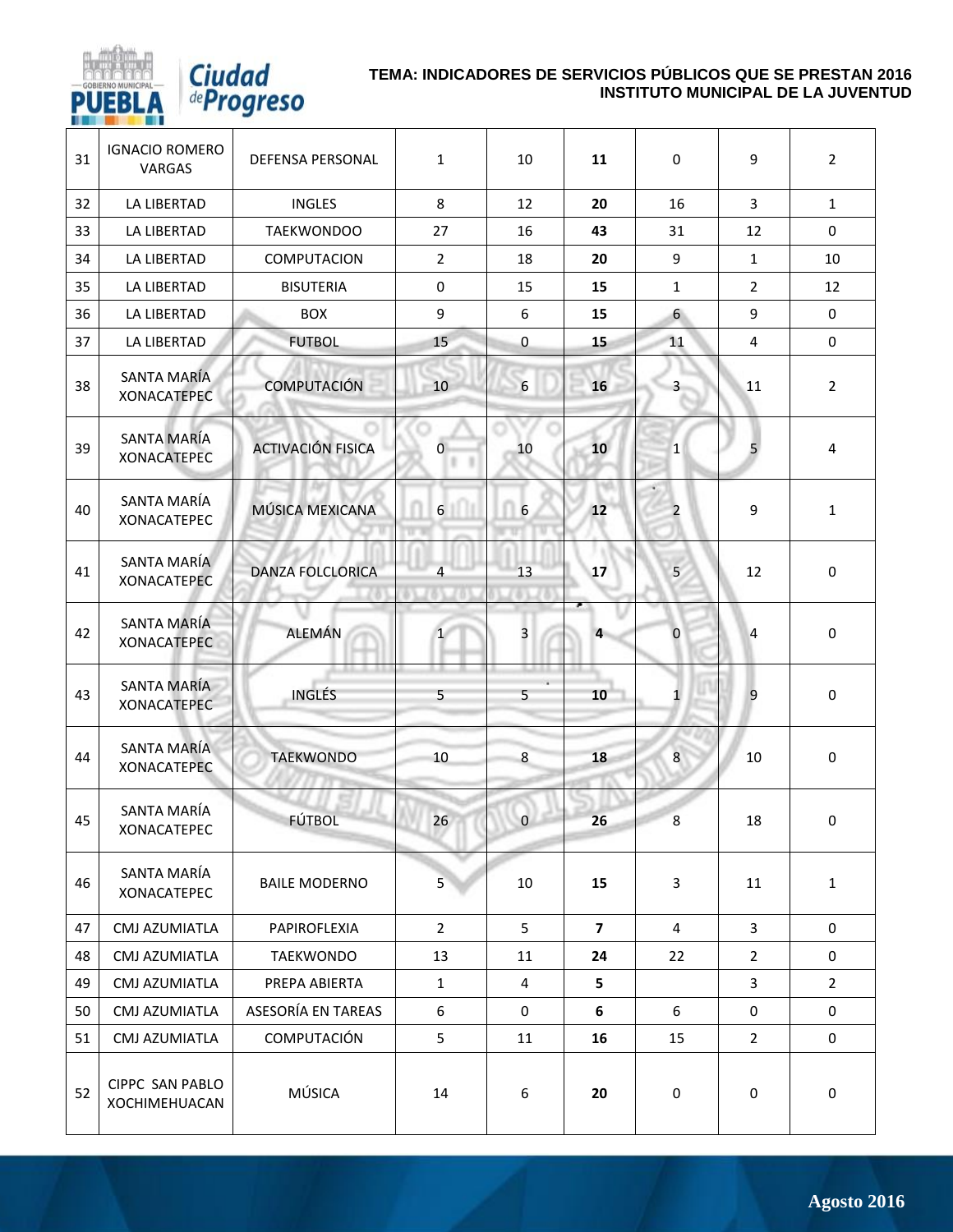

| 53 | <b>CIPPC BOSQUES</b><br>DE SAN<br>SEBASTIAN        | MÚSICA         | 12                                          | 8  | 20   | $\Omega$ | $\Omega$ | 0           |
|----|----------------------------------------------------|----------------|---------------------------------------------|----|------|----------|----------|-------------|
| 54 | <b>CIPPC BOSQUES</b><br>DE SAN<br><b>SEBASTIAN</b> | <b>INGLÉS</b>  | 12                                          | 14 | 26   | $\Omega$ | $\Omega$ | 0           |
| 55 | <b>CIPPC BOSQUES</b><br>DE SAN<br><b>SEBASTIAN</b> | ALEMÁN         | $\overline{4}$                              | 8  | 12   | 0        | 0        | $\mathbf 0$ |
|    | <b>SUBTOTAL IMJ</b>                                | 15             | <b>SUBTOTAL IMJ</b>                         |    | 198  |          |          |             |
|    | <b>SUBTOTAL CALERAS</b>                            | 9              | <b>SUBTOTAL CALERAS</b>                     |    |      |          |          |             |
|    | <b>SUBTOTAL IRV</b>                                | $\overline{ }$ | <b>SUBTOTAL IRV</b>                         |    | 86   |          |          |             |
|    | <b>SUBTOTAL LIBERTAD</b>                           | 6              | <b>SUBTOTAL LIBERTAD</b>                    |    | 128  |          |          |             |
|    | <b>SUBTOTAL</b><br><b>XONACATEPEC</b>              | 9              | <b>SUBTOTAL</b><br><b>XONACATEPEC</b>       |    | 128  |          |          |             |
|    | <b>SUBTOTAL AZUMIATLA</b>                          | 5              | <b>SUBTOTAL AZUMIATLA</b>                   |    | 58   |          |          |             |
|    | <b>SUBTOTAL CMJ</b><br><b>CURSOS</b>               | 51             | <b>SUBTOTAL CMJ</b><br><b>BENEFICIARIOS</b> |    | 760  |          |          |             |
|    | <b>TOTAL CURSOS</b>                                | 55             | <b>TOTAL BENEFICIARIOS</b>                  |    | .838 |          |          |             |



|                                        | <b>JULIO</b>                    |                                    |                 |                |                |                                        |                                     |                                                   |  |  |  |  |  |
|----------------------------------------|---------------------------------|------------------------------------|-----------------|----------------|----------------|----------------------------------------|-------------------------------------|---------------------------------------------------|--|--|--|--|--|
|                                        |                                 |                                    | <b>POR SEXO</b> |                |                |                                        | <b>POR EDAD</b>                     |                                                   |  |  |  |  |  |
| <b>CENTRO DE LA</b><br><b>JUVENTUD</b> |                                 | <b>TEMA</b>                        | <b>HOMBRES</b>  | <b>MUJERES</b> | <b>TOTAL</b>   | <b>MENORES</b><br><b>DE 12</b><br>AÑOS | <b>DE 12 A</b><br>29<br><b>AÑOS</b> | <b>DE 30</b><br><b>AÑOS EN</b><br><b>ADELANTE</b> |  |  |  |  |  |
| $\mathbf{1}$                           | PARQUE DE LA<br><b>JUVENTUD</b> | <b>CURSO DE VERANO</b>             | 25              | 21             | 46             | 44                                     | $\overline{2}$                      | 0                                                 |  |  |  |  |  |
| $\overline{2}$                         | PARQUE DE LA<br><b>JUVENTUD</b> | FÚTBOL                             | 80              | 11             | 91             | 48                                     | 43                                  | $\mathbf 0$                                       |  |  |  |  |  |
| 3                                      | PARQUE DE LA<br><b>JUVENTUD</b> | ACTIVACIÓN FISICA                  | $\mathbf{1}$    | 39             | 40             | $\mathbf 0$                            | $\mathbf 0$                         | 40                                                |  |  |  |  |  |
| $\overline{4}$                         | PARQUE DE LA<br><b>JUVENTUD</b> | <b>MÚSICA</b>                      | 17              | 3              | 20             | 3                                      | 15                                  | $\overline{2}$                                    |  |  |  |  |  |
| 5                                      | PARQUE DE LA<br><b>JUVENTUD</b> | ACONDICIONAMIENTO<br><b>FISICO</b> | 0               | 11             | 11             | $\mathbf 0$                            | $\overline{4}$                      | 7                                                 |  |  |  |  |  |
| 6                                      | PARQUE DE LA<br><b>JUVENTUD</b> | <b>TAEKWONDO</b>                   | 6               | $\overline{4}$ | 10             | 10                                     | $\Omega$                            | $\Omega$                                          |  |  |  |  |  |
| $\overline{7}$                         | PARQUE DE LA<br><b>JUVENTUD</b> | PREPARATORIA<br>ABIERTA            | $\mathbf{1}$    | 6              | $\overline{7}$ | $\Omega$                               | 6                                   | $\mathbf{1}$                                      |  |  |  |  |  |
| 8                                      | PARQUE DE LA<br><b>JUVENTUD</b> | <b>BISUTERIA</b>                   | 0               | 8              | 8              | $\mathbf 0$                            | $\mathbf{1}$                        | $\overline{7}$                                    |  |  |  |  |  |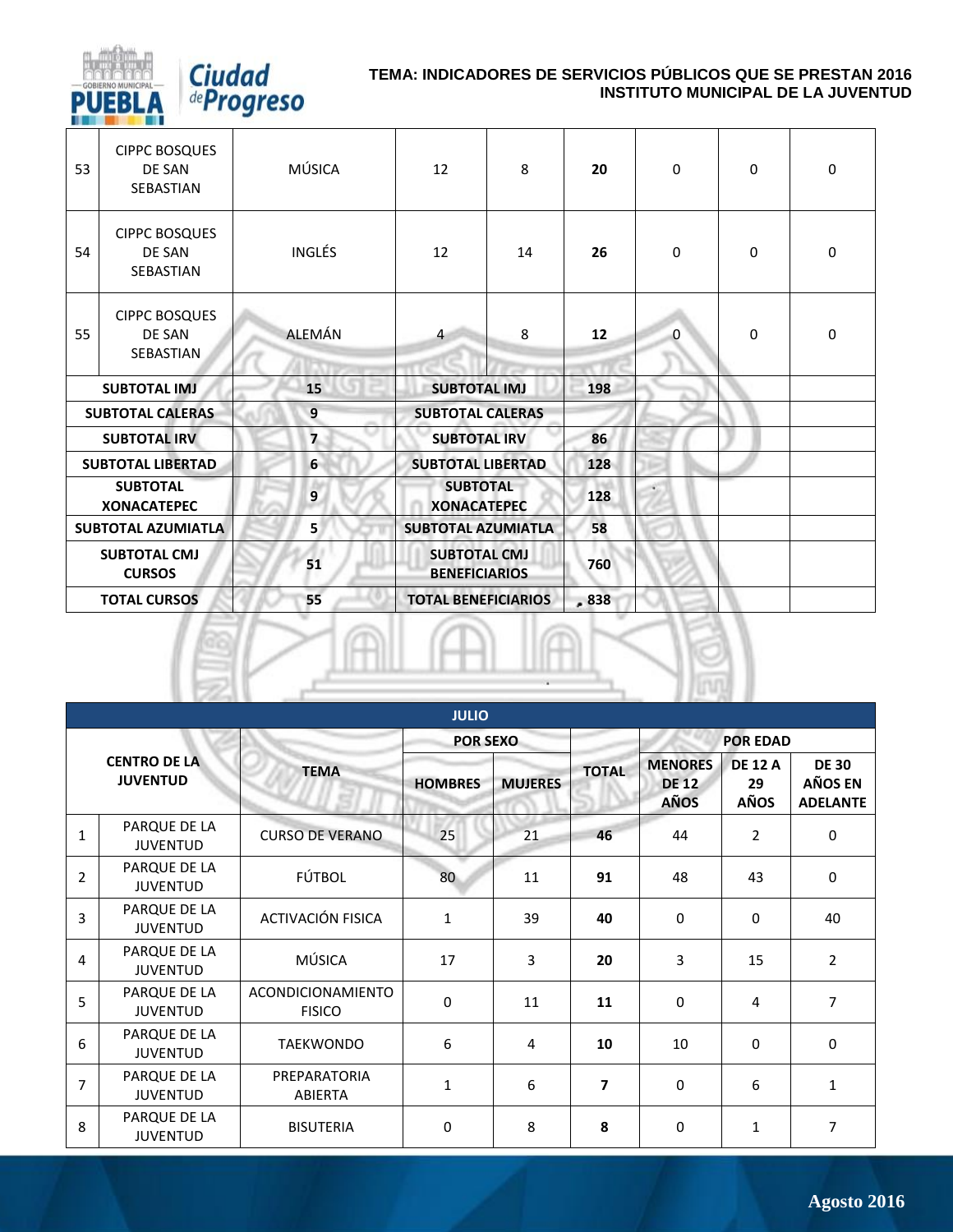

| 9  | PARQUE DE LA<br><b>JUVENTUD</b> | COMPUTACIÓN                                      | $\overline{2}$ | $\overline{4}$ | 6                       | $\mathbf{1}$   | $\overline{2}$ | 3              |
|----|---------------------------------|--------------------------------------------------|----------------|----------------|-------------------------|----------------|----------------|----------------|
| 10 | PARQUE DE LA<br><b>JUVENTUD</b> | <b>INGLÉS NIÑOS</b>                              | $\overline{7}$ | $\overline{7}$ | 14                      | 14             | $\mathbf 0$    | $\mathbf 0$    |
| 11 | PARQUE DE LA<br><b>JUVENTUD</b> | <b>INGLÉS ADOLECENTES</b>                        | 15             | 15             | 30                      | $\overline{3}$ | 26             | $\mathbf{1}$   |
| 12 | PARQUE DE LA<br><b>JUVENTUD</b> | ALEMÁN                                           | 8              | $\overline{7}$ | 15                      | $\overline{2}$ | 12             | $\mathbf{1}$   |
| 13 | PARQUE DE LA<br><b>JUVENTUD</b> | <b>BACHATA</b>                                   | 10             | 10             | 20                      | $\mathbf{0}$   | 13             | $\overline{7}$ |
| 14 | PARQUE DE LA<br><b>JUVENTUD</b> | <b>COREANO</b>                                   | $\overline{3}$ | 12             | 15                      | $\mathbf{0}$   | 15             | $\mathbf 0$    |
| 15 | PARQUE DE LA<br><b>JUVENTUD</b> | ENCUADERNADO<br>ARTESANAL                        | $\overline{3}$ | $\mathbf{1}$   | 4                       | $\mathbf{0}$   | 4              | $\mathbf 0$    |
| 16 | PARQUE DE LA<br><b>JUVENTUD</b> | <b>SERIGRAFÍA Y</b><br><b>SUBLIMADO EN TAZAS</b> | 12             | $\,8\,$        | 20                      | $\Omega$       | 17             | 3              |
| 17 | PARQUE DE LA<br><b>JUVENTUD</b> | <b>CORTE Y CONFECCIÓN</b>                        | $\mathbf{0}$   | 3              | $\overline{\mathbf{3}}$ | $\mathbf{0}$   | $\overline{2}$ | $\mathbf{1}$   |
| 18 | SAN JERÓNIMO<br>CALERAS         | <b>COCINA</b>                                    | $\mathbf{1}$   | 10             | 11                      | $\overline{3}$ | 6              | $\overline{2}$ |
| 19 | SAN JERÓNIMO<br><b>CALERAS</b>  | <b>DANZAS POLINESIAS</b>                         | $\bf{0}$       | 20             | 20 <sup>°</sup>         | 10             | 6              | 4              |
| 20 | SAN JERÓNIMO<br><b>CALERAS</b>  | <b>ASESORIA EN</b><br><b>MATEMATICAS</b>         | 11             | 17             | 28                      | 21             | $\overline{7}$ | $\mathbf 0$    |
| 21 | SAN JERÓNIMO<br><b>CALERAS</b>  | <b>VERANO</b>                                    | 12             | 20             | 32                      | 24             | 8              | $\mathbf 0$    |
| 22 | SAN JERÓNIMO<br><b>CALERAS</b>  | <b>COMPUTACIÓN</b>                               | 16             | 18             | 34                      | 24             | 8              | $\overline{2}$ |
| 23 | SAN JERÓNIMO<br><b>CALERAS</b>  | <b>INGLES</b>                                    | $\overline{8}$ | 11             | 19                      | 10             | 9              | 0              |
| 24 | SAN JERÓNIMO<br>CALERAS         | <b>FUENTE DE SODAS Y</b><br><b>COCTELERIA</b>    | $\overline{3}$ | $\overline{7}$ | 10                      | $\mathbf{0}$   | 5              | 5              |
| 25 | SAN JERÓNIMO<br>CALERAS         | PRIMARIA Y<br>SECUNDARIA ABIERTA                 | 12             | 5              | 17                      | 0              | 13             | 4              |
| 26 | SAN JERÓNIMO<br>CALERAS         | TAEKWONDO                                        | 10             | 15             | 25                      | 10             | 14             | $\mathbf{1}$   |
| 27 | <b>IGNACIO ROMERO</b><br>VARGAS | <b>GUITARRA</b>                                  | $\overline{7}$ | 5              | 12                      | $\mathbf{1}$   | 10             | $\mathbf{1}$   |
| 28 | <b>IGNACIO ROMERO</b><br>VARGAS | <b>KARATE</b>                                    | 9              | 9              | 18                      | 12             | 6              | $\mathbf 0$    |
| 29 | <b>IGNACIO ROMERO</b><br>VARGAS | <b>CAPOEIRA</b>                                  | $\overline{4}$ | $\mathbf{1}$   | 5                       | $\mathbf 0$    | 4              | $\mathbf{1}$   |
| 30 | <b>IGNACIO ROMERO</b><br>VARGAS | PRIMARIA Y<br>SECUNDARIA ABIERTA                 | 4              | 16             | 20                      | 0              | 13             | $\overline{7}$ |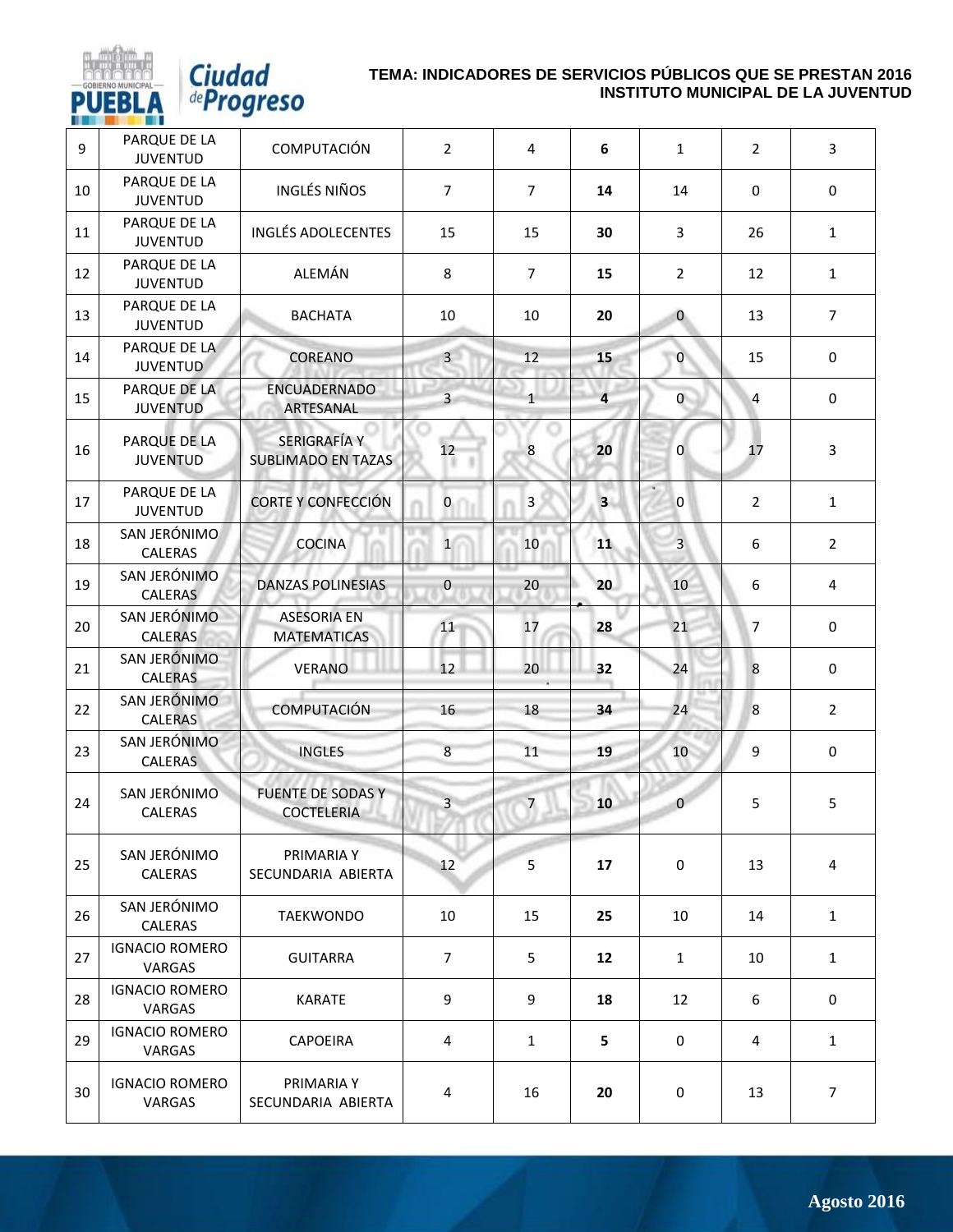

*Ciudad*<br>*deProgreso* 

| 31             | <b>IGNACIO ROMERO</b><br><b>VARGAS</b>   | <b>TAEKWONDO</b>                         | 10             | 4                       | 14                      | 13             | $\mathbf{1}$   | $\mathbf 0$    |
|----------------|------------------------------------------|------------------------------------------|----------------|-------------------------|-------------------------|----------------|----------------|----------------|
| 32             | <b>IGNACIO ROMERO</b><br><b>VARGAS</b>   | ASESORÍA EN TAREAS                       | 3              | 3                       | 6                       | 3              | 3              | $\mathbf 0$    |
| 33             | <b>IGNACIO ROMERO</b><br>VARGAS          | <b>DEFENSA PERSONAL</b>                  | $\mathbf{1}$   | 10                      | 11                      | $\mathbf 0$    | 9              | $\overline{2}$ |
| 34             | <b>LA LIBERTAD</b>                       | <b>INGLES</b>                            | 10             | 21                      | 31                      | 10             | 20             | $\mathbf{1}$   |
| 35             | LA LIBERTAD                              | <b>TAEKWONDOO</b>                        | 27             | 14                      | 41                      | 31             | 10             | $\mathbf 0$    |
| 36             | LA LIBERTAD                              | COMPUTACION                              | $\overline{7}$ | 13                      | 20                      | 10             | 6              | $\overline{4}$ |
| 37             | LA LIBERTAD                              | <b>BISUTERIA</b>                         | $\overline{0}$ | 18                      | 18                      | $\overline{a}$ | $\overline{4}$ | 10             |
| 38             | LA LIBERTAD                              | <b>BOX</b>                               | 6              | $\overline{2}$          | 8                       | $\overline{2}$ | 6              | $\mathbf 0$    |
| 39             | LA LIBERTAD                              | <b>FUTBOL</b>                            | 12             | $\overline{0}$          | 12                      | $\overline{9}$ | 3              | $\mathbf 0$    |
| 40             | LA LIBERTAD                              | <b>ASESORIA EN</b><br><b>MATEMATICAS</b> | 5              | 9                       | 14                      | 13             | $\mathbf{1}$   | $\mathbf 0$    |
| 41             | <b>LA LIBERTAD</b>                       | <b>CURSO DE VERANO</b>                   | $\overline{3}$ | $\overline{3}$          | 6                       | 6              | 0              | 0              |
| 42             | SANTA MARÍA<br><b>XONACATEPEC</b>        | <b>COMPUTACIÓN</b>                       | 10             | 6                       | 16                      | 3              | 11             | $\overline{2}$ |
| 43             | SANTA MARÍA<br><b>XONACATEPEC</b>        | <b>ACTIVACIÓN FISICA</b>                 | $\overline{0}$ | 10                      | 10                      | $\mathbf{1}$   | 5              | 4              |
| 44             | <b>SANTA MARÍA</b><br><b>XONACATEPEC</b> | MÚSICA MEXICANA                          | $6\phantom{a}$ | 6                       | ٠<br>12                 | $\overline{2}$ | 9              | $\mathbf{1}$   |
| 45             | <b>SANTA MARÍA</b><br><b>XONACATEPEC</b> | <b>DANZA FOLCLORICA</b>                  | 5              | 13                      | 18                      | 5              | 13             | $\pmb{0}$      |
| 46             | <b>SANTA MARÍA</b><br><b>XONACATEPEC</b> | <b>ALEMÁN</b>                            | $\mathbf{1}$   | $\overline{\mathbf{3}}$ | $\overline{\mathbf{4}}$ | $\pmb{0}$      | $\overline{4}$ | $\mathbf 0$    |
| 47             | <b>SANTA MARÍA</b><br><b>XONACATEPEC</b> | <b>INGLÉS</b>                            | 5              | 5                       | 10                      | 1              | 9              | $\mathbf 0$    |
| 48             | SANTA MARÍA<br><b>XONACATEPEC</b>        | <b>TAEKWONDO</b>                         | 12             | 9                       | 21                      | $\overline{9}$ | 12             | $\bf{0}$       |
| 49             | SANTA MARÍA<br><b>XONACATEPEC</b>        | <b>FÚTBOL</b>                            | 26             | $\Omega$                | 26                      | 8              | 18             | 0              |
| 50             | SANTA MARÍA<br>XONACATEPEC               | <b>BAILE MODERNO</b>                     | 5              | 10                      | 15                      | 3              | 11             | $\mathbf{1}$   |
| $\mathbf{1}$   | <b>SAN ANDRES</b><br>AZUMIATLA           | PAPIROFLEXIA                             | 1              | 9                       | 10                      | 8              | $\overline{2}$ | 0              |
| $\overline{2}$ | <b>SAN ANDRES</b><br><b>AZUMIATLA</b>    | <b>TAEKWONDO</b>                         | 12             | 10                      | 22                      | 20             | $\overline{2}$ | $\mathbf 0$    |
| 3              | <b>SAN ANDRES</b><br>AZUMIATLA           | PREPA ABIERTA                            | $\mathbf{1}$   | 4                       | 5                       | 0              | 3              | $\overline{2}$ |
| 4              | <b>SAN ANDRES</b><br>AZUMIATLA           | ASESORÍA EN TAREAS                       | 6              | 0                       | 6                       | 6              | $\mathbf 0$    | 0              |
| 5              | <b>SAN ANDRES</b><br>AZUMIATLA           | <b>COMPUTACIÓN</b>                       | $\overline{2}$ | 8                       | 10                      | 8              | $\overline{2}$ | 0              |
| 6              | <b>SAN ANDRES</b><br>AZUMIATLA           | <b>CURSO DE VERANO</b>                   | 30             | 36                      | 66                      | 52             | 14             | 0              |